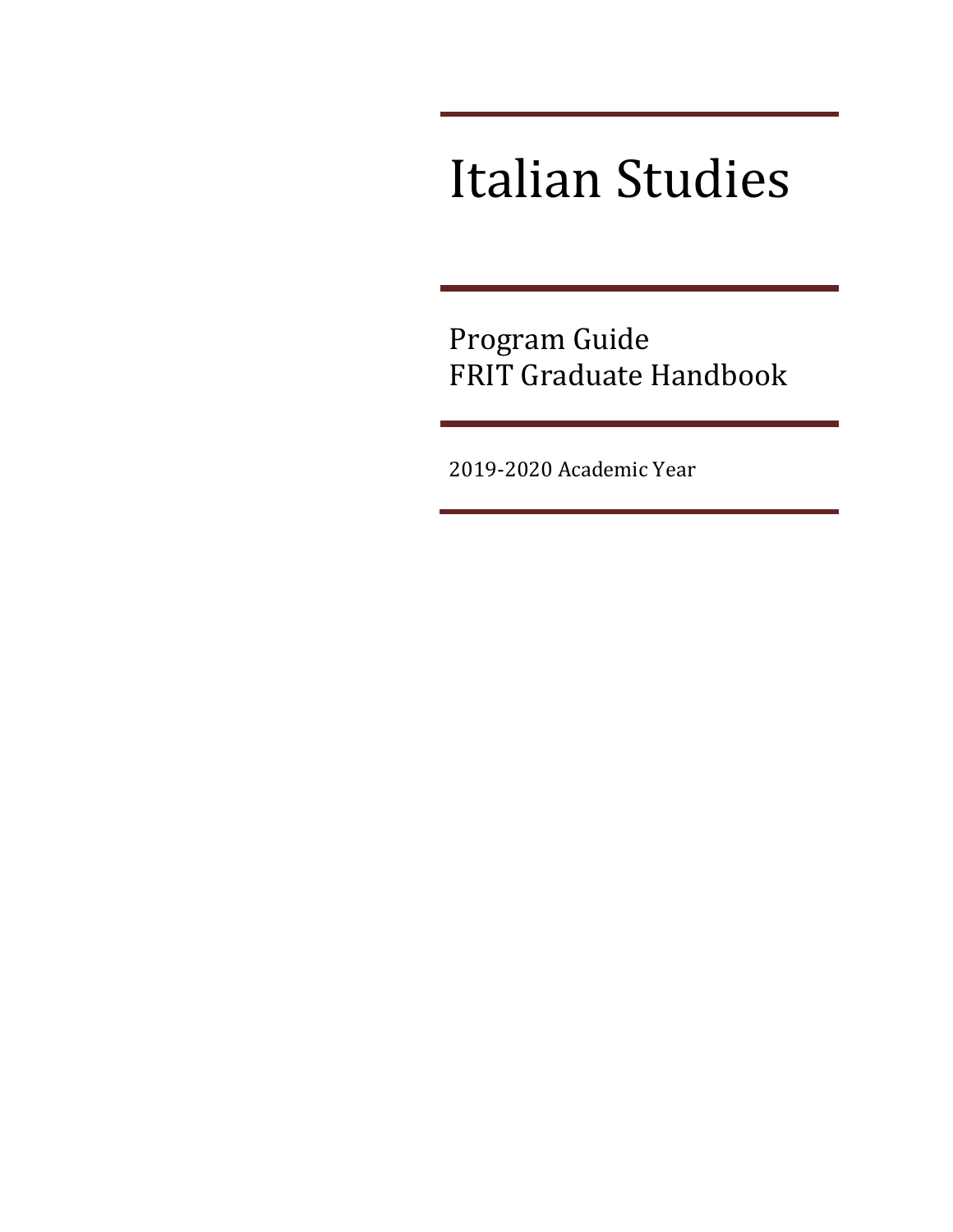# <span id="page-1-0"></span>**Table of Contents**

| In completes 14 |  |
|-----------------|--|
|                 |  |
|                 |  |
|                 |  |
|                 |  |
|                 |  |
|                 |  |
|                 |  |
|                 |  |
|                 |  |
|                 |  |
|                 |  |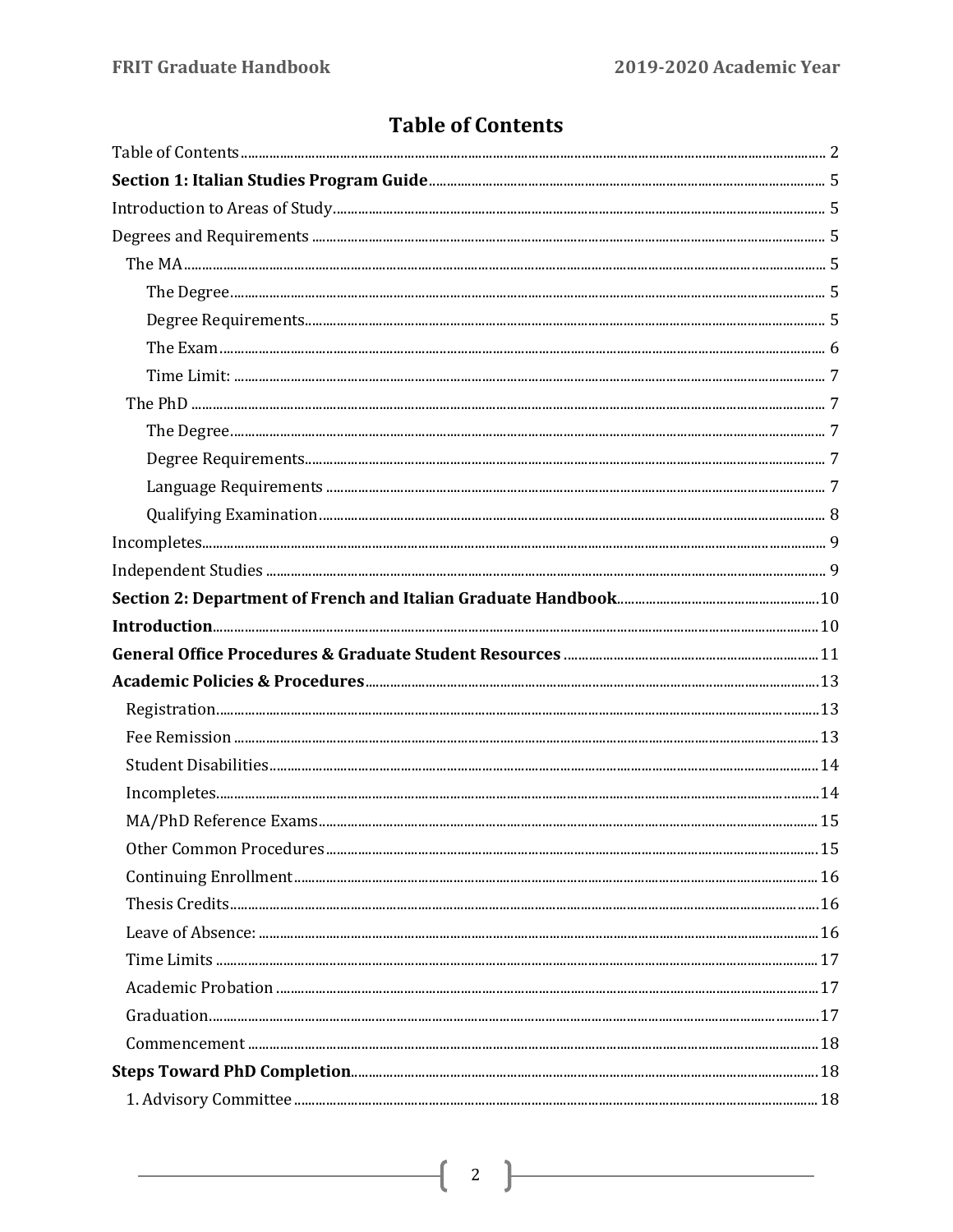| $\bf{Adding}\,\,{}_{\dots\,{}_{\dots\,{}_{\dots\,{}_{\dots\,{}_{\dots\,{}_{\dots\,{}_{\dots\,{}_{\dots\,{}_{\dots\,{}_{\dots\,{}_{\dots\,{}_{\dots\,{}_{\dots\,{}_{\dots\,{}_{\dots\,{}_{\dots\,{}_{\dots\,{}_{\dots\,{}_{\dots\,{}_{\dots\,{}_{\dots\,{}_{\dots\,{}_{\dots\,{}_{\dots\,{}_{\dots\,{}_{\dots\,{}_{\dots\,{}_{\dots\,{}_{\dots\,{}_{\dots\,{}_{\dots\,{}_{\dots\,{}_{\dots\,{}_{\dots\,{}_{\dots\,{}_{\$ |  |
|-------------------------------------------------------------------------------------------------------------------------------------------------------------------------------------------------------------------------------------------------------------------------------------------------------------------------------------------------------------------------------------------------------------------------|--|
|                                                                                                                                                                                                                                                                                                                                                                                                                         |  |
|                                                                                                                                                                                                                                                                                                                                                                                                                         |  |
|                                                                                                                                                                                                                                                                                                                                                                                                                         |  |
|                                                                                                                                                                                                                                                                                                                                                                                                                         |  |
|                                                                                                                                                                                                                                                                                                                                                                                                                         |  |
|                                                                                                                                                                                                                                                                                                                                                                                                                         |  |
|                                                                                                                                                                                                                                                                                                                                                                                                                         |  |
|                                                                                                                                                                                                                                                                                                                                                                                                                         |  |
|                                                                                                                                                                                                                                                                                                                                                                                                                         |  |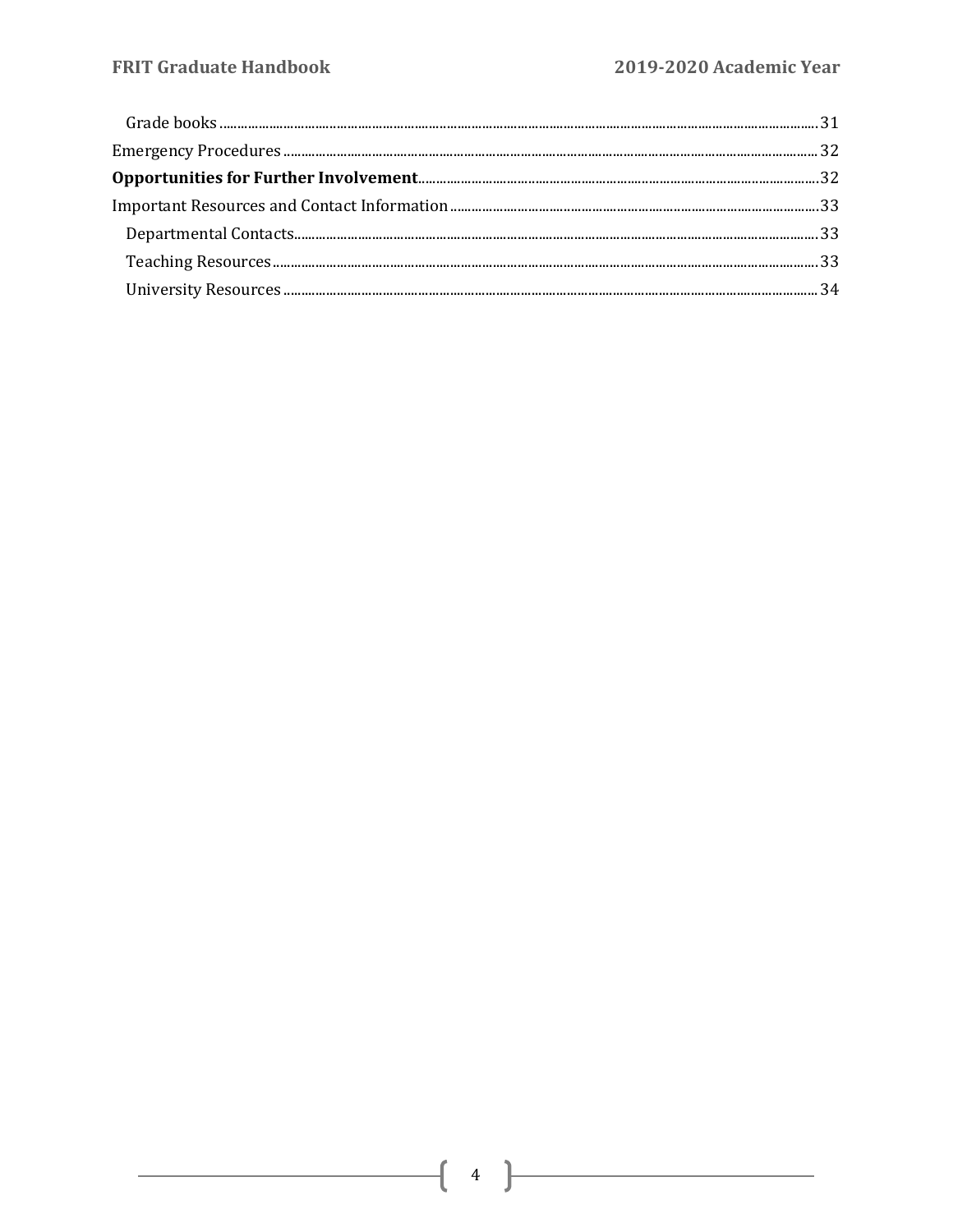# <span id="page-4-0"></span>**Section 1: Italian Studies Program Guide**

#### **Introduction to Areas of Study**

<span id="page-4-1"></span>Courses covering all periods of Italian literature and culture are offered on a regular basis, and faculty expertise covers all periods from the Middle Ages to the present time, with a particular inclination for interdisciplinary approaches (comparative literature and Italian, literature and the other arts, cinema, manuscript studies, translation, language instruction). Strong allied programs in European Studies, Comparative Literature, Art History, Medieval Studies, Renaissance Studies, Literary Theory, Film Studies, and Gender Studies, as well as a distinguished School of Music, provide unequaled opportunities for the inquisitive graduate student. For the Italian graduate students who have financial support from our department, please note that the fee remission only covers courses that are directly related to your graduate degree.

## **Degrees and Requirements**

<span id="page-4-2"></span>This document has been compiled as a reference guide and resource for graduate students in the Department of French and Italian. However, for the purposes of degree conferral, the University Graduate School recognizes ONLY the University Graduate School Bulletin. Students are automatically evaluated using the bulletin in effect at the time of matriculation but may request to use a later bulletin. Degree completion is evaluated based on the approved version of the Graduate Bulletin in its entirety; degree requirements cannot be mixed and matched across different versions of the bulletin.

For full information on Graduate School policies, please consult the Indiana University Graduate School Bulletin online at the following URL: [graduate.indiana.edu/academics-research/bulletin.shtml](http://graduate.indiana.edu/academics-research/bulletin.shtml)

# <span id="page-4-3"></span>**The MA**

#### <span id="page-4-4"></span>*The Degree*

The MA degree in Italian can serve as a stepping stone to the PhD and can also prepare students to teach in private high schools and junior colleges or to work in various fields such as software development, translation, publishing, or business. A candidate can obtain the MA in two years. Up to eight hours of transfer credit may be counted toward the degree with the approval of the Director of Graduate Studies (DGS) and the College Graduate Office. Courses used to fulfill requirements for an MA degree elsewhere cannot be transferred while the student is in the MA program but may be counted later toward the PhD (see below).

#### <span id="page-4-5"></span>*Degree Requirements*

- $\geq$  30 credit hours of graduate work with at least 20 hours in Italian
- $\triangleright$  Written examinations on major authors and works from medieval to contemporary times.
- $\triangleright$  No thesis.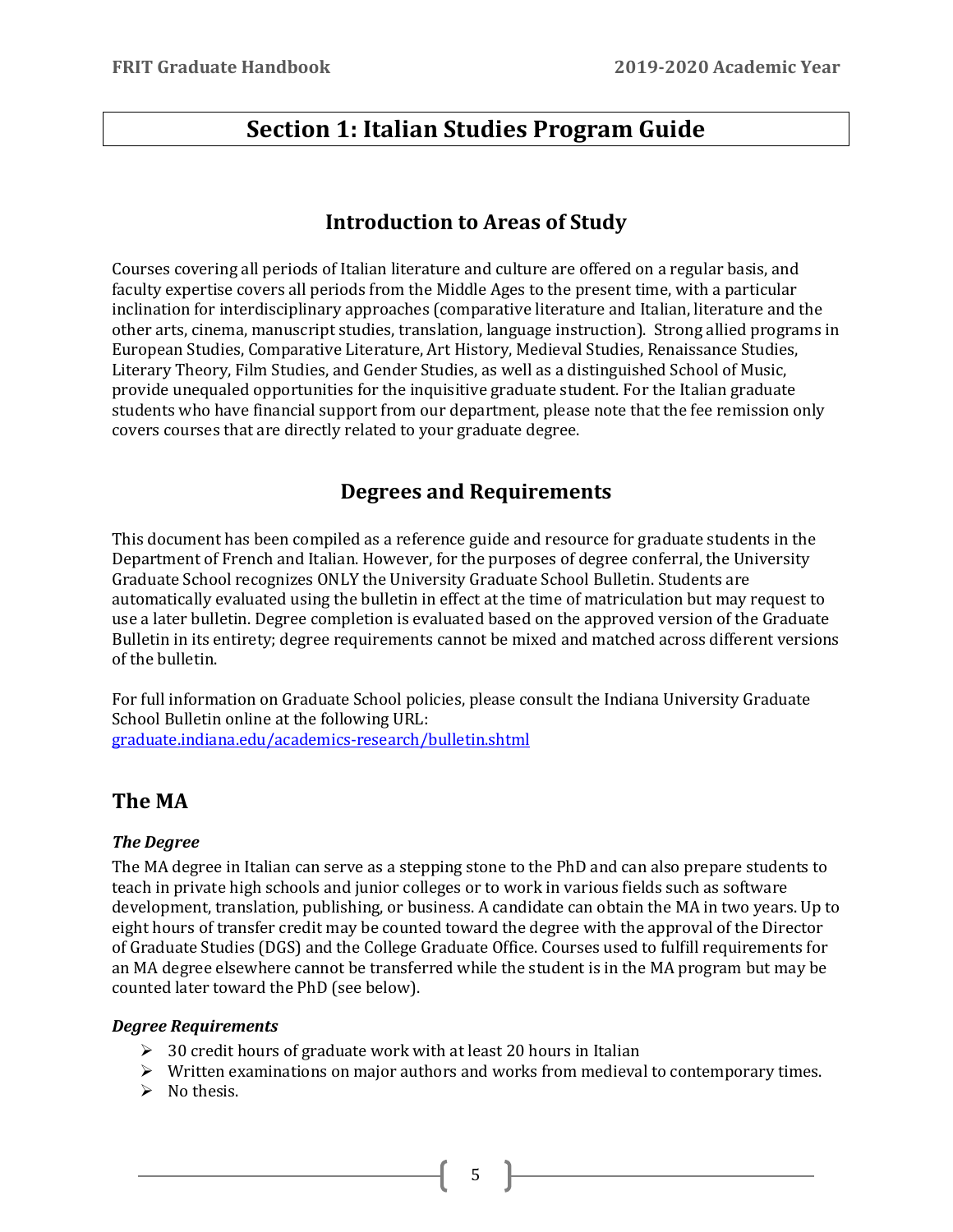#### <span id="page-5-0"></span>*The Exam*

There is a master's exam session held on the first Saturday of each semester (Fall and Spring). It consists of a six-hour written examination based on reading lists covering all periods of Italian literature. Candidates who wish to pursue a PhD degree must take their master's exam within their fourth semester of classes. Master's candidates who do not intend to earn a PhD may choose to take their exam after their fourth semester of classes. Students who choose this option will not be considered for any further financial support. Students must signal their intent to sit for the exam to the Director of Graduate Studies (with a copy to the Graduate Student Services Coordinator) at least 60 days prior to the scheduled exam date. In particular cases (i.e., a terminal master's degree with focus on language instruction, for instance), the faculty may accept a special (pedagogical) project in lieu of the written examination.

To qualify for the Master's exams, students must have completed all courses previously taken. Specifically, students with Incompletes will not be allowed to sit for the exams. Missing coursework to remove Incomplete grades must be submitted no later than 2 weeks prior to the date of the exam, to ensure enough time for a grade to be assigned and processed. In case of late submission, we cannot guarantee that the Incomplete will be removed in time for the student to take the exam.

Each section of the exam will include a question requesting the student to analyze a specific literary passage or film sequence. The student will have to choose at least one question of this type. The students can choose whether to handwrite the exam or to type it on an IU computer. Students can write the answers for the MA exam in either English or Italian.

All exams are anonymous. Only the Graduate Student Services Coordinator and the DGS are required to know which students are taking an exam in a session. The students will not write their name on their exam. They will mark the exam with a five-digit numerical code, and will write the same code in a note to be placed in a sealed envelope. No professor (not even the DGS) will have access to these codes until after all grades have been assigned.

The master's exam will be judged by the entire faculty according to the following scale:

HIGH PASS = exceptional knowledge of the subject matter and outstanding critical ability PASS = good knowledge and good critical understanding of the subject LOW PASS = satisfactory knowledge of the material but lacking full critical comprehension. (The faculty may decide that an extra oral exam on the subject is necessary.) FAIL = insufficient knowledge and/or critical comprehension

In some cases, the faculty may decide that an extra oral exam is required. Students who receive a FAIL or a LOW PASS will not be admitted to the PhD program. Students who pass the exam and complete their course work need to file for their master's degree with the Graduate School to have it appear on their transcript.

If the Italian faculty decides to change the exam system for the master's degree, all students in their first year of classes will have to comply with the new rules.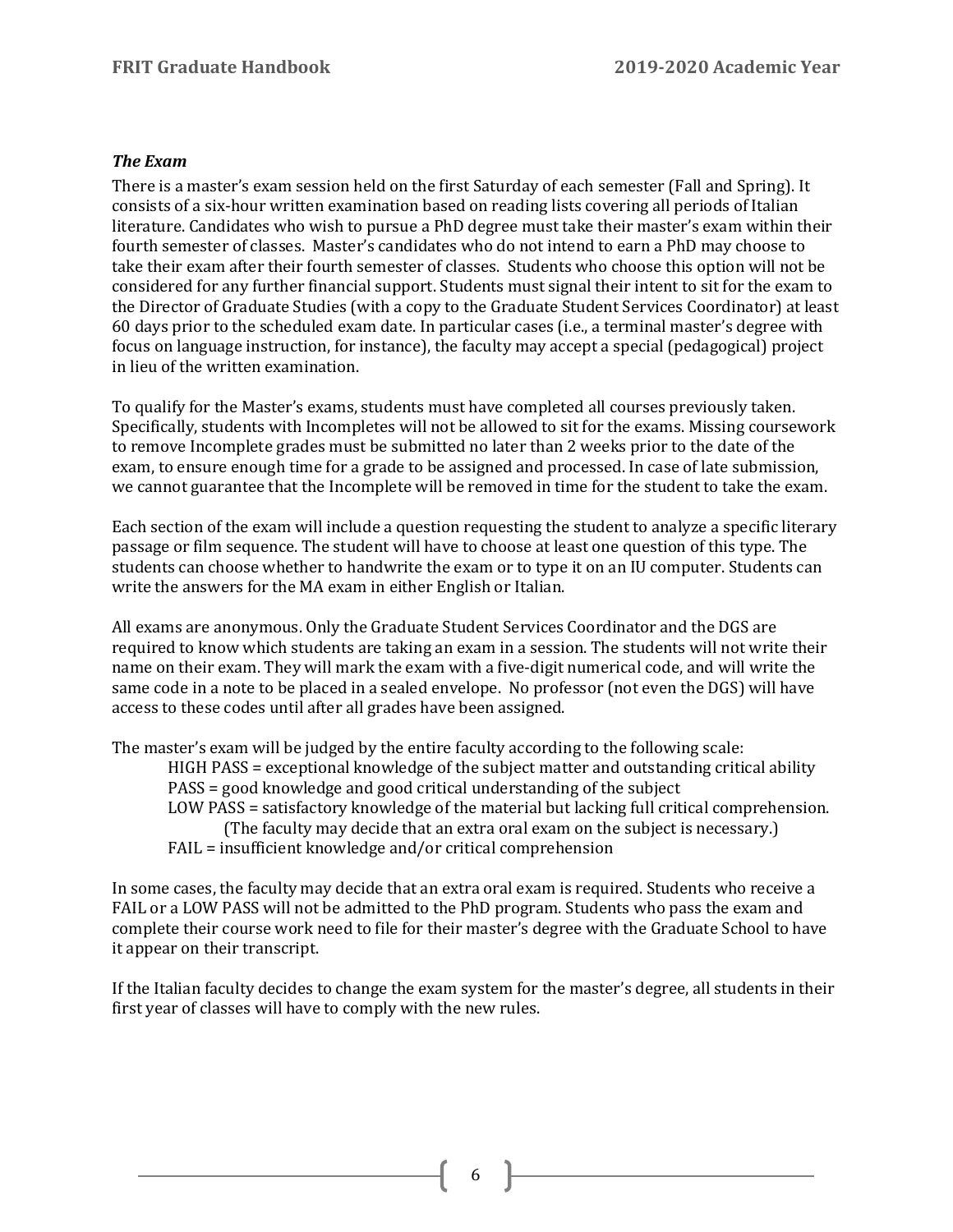#### <span id="page-6-0"></span>*Time Limit:*

The requirements for the MA degree must be completed within five consecutive years. All transfer credits must also be completed within five years. The five year time limit is effective at the start of the earliest coursework counting towards the degree. For example, a student who first enrolled in the program in Fall 2016 would need to complete all degree requirements (including course work and exams) by December 2021. However, if that student transferred credit that was completed Fall 2015, then all degree requirements would need to be completed by December 2020. Revalidation of coursework completed before this five-year period is possible in exceptional cases (see the Graduate School bulletin.)

# <span id="page-6-1"></span>**The PhD**

#### <span id="page-6-2"></span>*The Degree*

The PhD program is intended to train scholar-teachers to do advanced research of professional quality in their specialized field, to teach courses in this field at all graduate and undergraduate levels, and to teach undergraduate courses in Italian literature, language and culture. Students are encouraged to take many different courses in order to discover areas of special interest, acquire the background necessary for the exams, and prepare for a dissertation as well as a career. Up to 30 hours of transfer credit may be counted toward the PhD degree with approval of the DGS and the Graduate School. See "Steps Toward PhD Completion" in *Section 2: The Graduate Handbook* for more information.

#### <span id="page-6-3"></span>*Degree Requirements*

- $\geq$  35 credit hours of graduate course work beyond the MA for a total of 65 credit hours of course work, among which generally 12 credit hours must be in an approved outside minor area. Credit hours required for the minor are determined by the respective minor department. Check with the department offering your chosen minor for complete details.
- $\geq 25$  thesis hours (M875)
- $\triangleright$  Reading proficiency in one of the following foreign languages: French, German, Spanish, Portuguese, Classical Greek or Latin.
- $\triangleright$  PhD examinations (see below)
- $\triangleright$  Dissertation

#### <span id="page-6-4"></span>*Language Requirements*

Reading proficiency is normally demonstrated either by exam (consult the appropriate department for details) or by completing the second half of the appropriate graduate course series (FRIT-F 492, HISP-S 492, GER-G 492, CLAS-L 400, LING-C 502, etc.) with a grade of B or better. Please note that the credits for CLAS-L300 and L400 and for LING-C501 and C502 count toward the 30 hours of MA or the 65 hours of PhD coursework. The 491-492 sequence, regardless of language, does not carry graduate credit. Students may request to replace one of the languages above with a language that is not present in the list but that addresses their dissertation topic directly. The special request for the substitution can be made only after the candidate has passed at least the first part of the PhD exam. The request must be submitted in written form to the Director of Graduate Studies and the director (or proposed director) of the dissertation.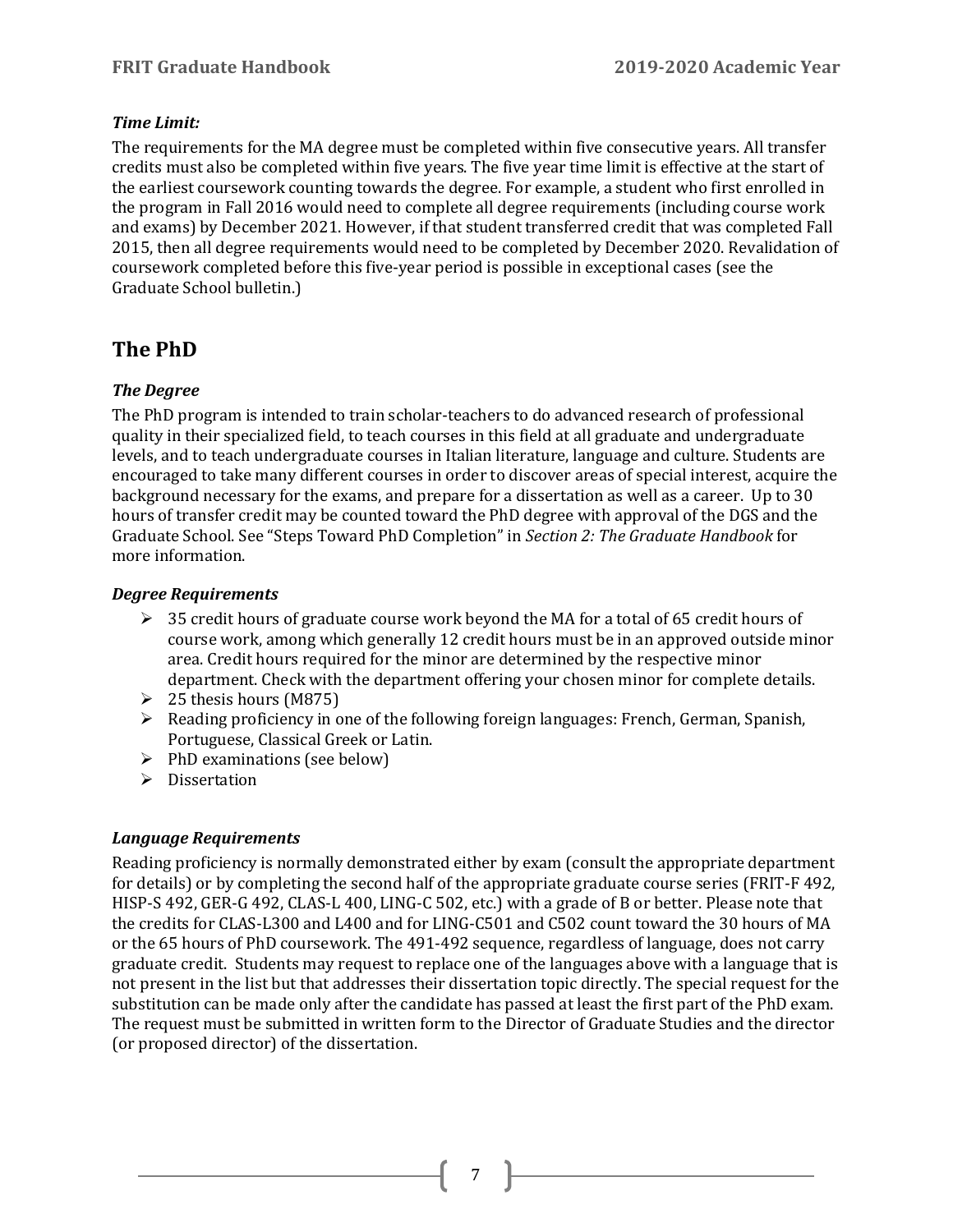#### <span id="page-7-0"></span>*Qualifying Examination*

*The PhD exam is divided into two parts:*

- 1. An in-depth written examination covering all periods of Italian literature and culture, including film.
- 2. The submission of a dissertation project.

#### *Part 1*

Students must take the first part of their PhD exam no later than their 4th semester in the PhD program. To qualify for the first part of the PhD exam, students must have no Incompletes on their academic record. Missing coursework to remove Incomplete grades must be submitted no later than 2 weeks prior to the date of the exam, to ensure enough time for a grade to be assigned and processed. In case of late submission, we cannot guarantee that the Incomplete will be removed in time for the student to take the exam.

Part 1 of the PhD exam will be held in two sessions: one on the first Friday of the semester (9am–2pm), and the second session the next day, Saturday (9am–2pm). At each session, candidates will be asked to answer three questions from a list of topics. In the first session, the questions will cover the Middle Ages, the Renaissance, and the Baroque; the second session will cover the eighteenth century to the present, including cinema.

Students must indicate their intention to sit for the exam to the Director of Graduate Studies (with a copy to the Graduate Student Services Coordinator) at least 60 days prior to the scheduled exam date. Students are urged to discuss the reading list with the Director of Graduate Studies at least two months before the exam. Please consult the current reading list on the departmental website to prepare for the exam. Previous sample exams are available for consultation from the Graduate Student Services Coordinator.

Each section of the exam will include a question requesting the student to analyze a specific literary passage. The student will have to choose at least one question of this type. Students must write at least one answer in English and one in Italian in each of the two sessions. The students can choose whether to handwrite the exam or to type it on an IU computer.

Those who take the exam will remain anonymous to the evaluators until the final results have been calculated, following the same procedures as for the MA exam.

#### *Part 2*

The second part of the PhD exam consists of the submission of a preliminary description of a dissertation project of approximately 20 to 25 pages of length (including a select bibliography). This description should be considered as a preliminary, less specific, draft of the dissertation proposal.

Students must submit their dissertation project as soon as possible after having passed the first part of their PhD exam, and no later than the following regularly scheduled exam.

The project must include a presentation of: 1) the topic the student intends to work on for the PhD dissertation; 2) the main thesis of the work; 3) the role and relevance of the thesis to the existing scholarship on the topic; 4) a plan of the organization of the dissertation, divided by chapters; 5) a bibliography. The project can be in English or in Italian.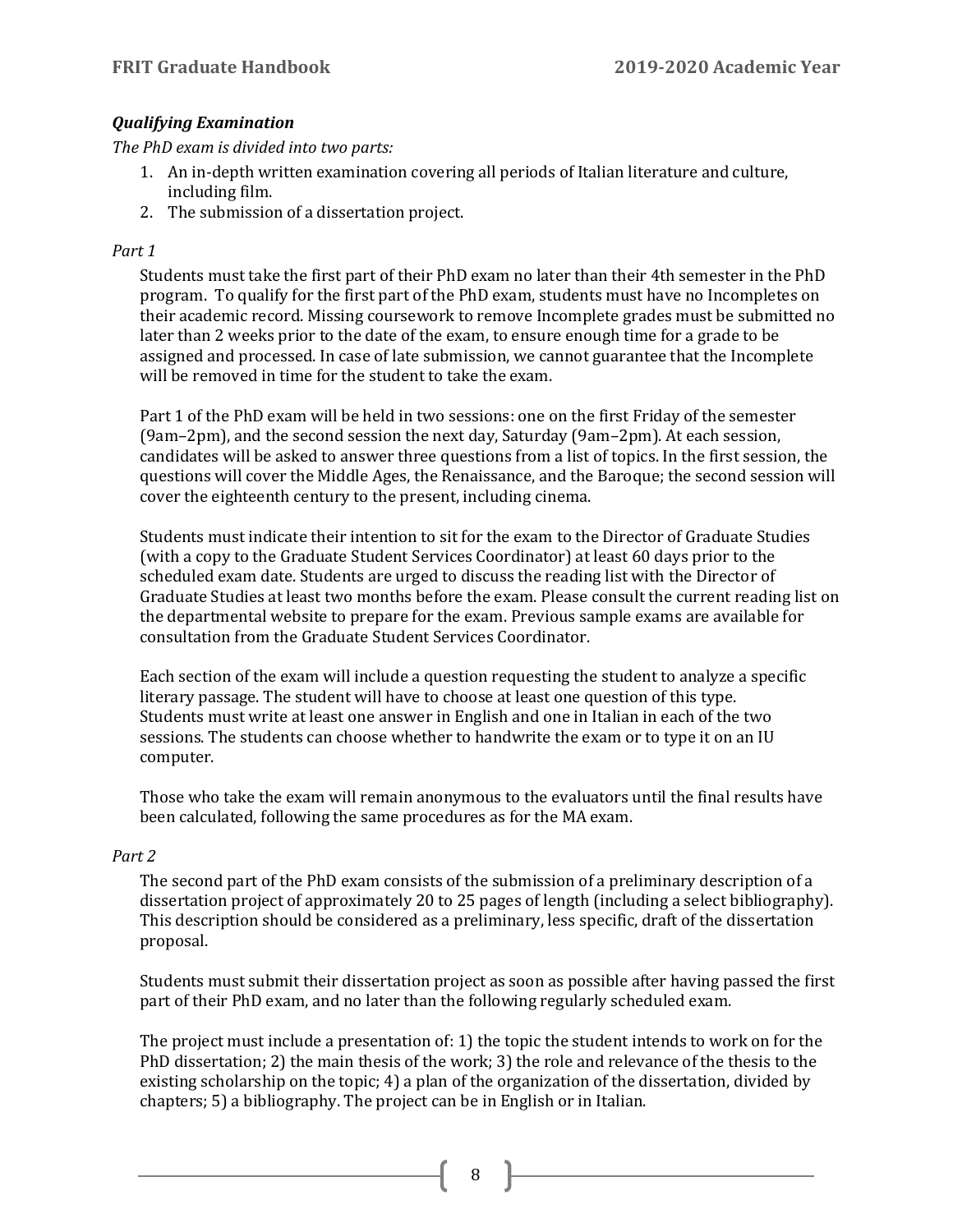Students are urged to discuss the preparation of their project with the professor or professors selected as potential dissertation advisor(s), as well as with the other professors whose area of specialization most closely relates to the chosen topic.

Once completed, the dissertation project is to be submitted to all tenured and tenure-track faculty of the Italian program, both via email as an attachment and in hardcopy in the faculty members' mailboxes. After the dissertation project has been approved, the student should start developing it into the official dissertation proposal.

#### *Rules applying to both parts of the exam*

The two parts of the PhD exam will be evaluated by all Italian faculty. The first part of the exam will be graded on the same grade scale used for the Master's examination. If a student receives a "Low Pass", the faculty may decide that an extra oral exam is required. Students who receive a "Low Pass" must discuss their exam and their plans to improve their academic performance with the Director of Graduate Studies. The second part of the exam will be graded on a pass / fail basis, and students will receive feedback and suggestions about their project. Students who fail an exam may be allowed, at the discretion of the faculty, to retake the exam during the subsequent examination session, or to submit a new version of their dissertation project.

Students who fail one of both parts of the exam may be put on academic probation. Failing a part of the exam can result in the loss of teaching support and other forms of University financial aid in the subsequent academic year. Students who are not allowed to retake the exam or to resubmit their dissertation project, or who fail two exams, will not be permitted to continue in the program.

If the Italian faculty decides to revise or modify the PhD examinations or the reading lists, students who have not yet been admitted to the doctoral program or who have not yet completed at least one examination (MA or PhD) under the previous system or reading list will be required to follow the new system. Changes will only be made with ample preparation time remaining for students before the next exam session.

### **Incompletes**

- <span id="page-8-0"></span>• Incompletes should be taken only as a last resort and be quickly converted into grades before the beginning of the next term (in the case of Incompletes taken in the spring semester, students are required to remove them within three weeks).
- Students with one or more Incompletes on their record at the beginning of a semester may lose their SAA employment.
- The AI should be working to fulfill degree requirements at a reasonable rate (please refer to MA and PhD exams sections for the required timing).

<span id="page-8-1"></span>To qualify for the MA exam, or for either part of the PhD exam, students must have no Incompletes on their academic record. Missing coursework to remove Incomplete grades must be submitted no later than 2 weeks prior to the date of the exam, to ensure enough time for a grade to be assigned and processed. In case of late submission, we cannot guarantee that the Incomplete will be removed in time for the student to take the exam.

# **Independent Studies**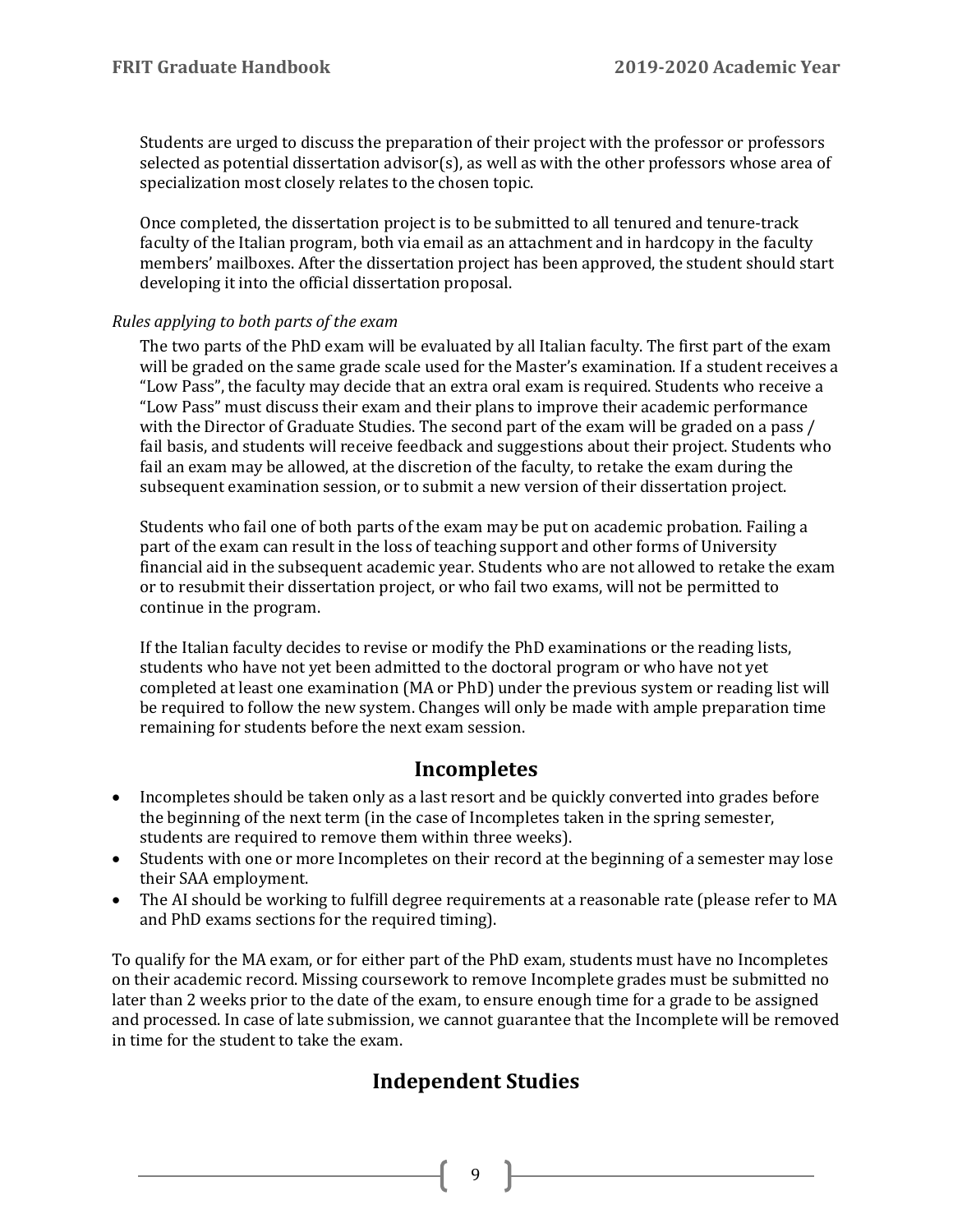Independent studies (FRIT-M 815) are meant to give graduate students an opportunity to pursue personal research projects and broaden their understanding of Italian culture. These courses are not appropriate for preparation for the MA exam and the first part of the PhD exam. Independent studies should not replace in-class courses; therefore, they should cover topics that are not routinely taught in other courses, and they should be taken during the Summer or in semesters in which the student is already taking all courses offered in the Italian program.

There is a limit of one independent study per student.

# <span id="page-9-0"></span>**Section 2: Department of French and Italian Graduate Handbook**

# **Introduction**

<span id="page-9-1"></span>This portion of the graduate student guidelines for the Department refer to administrative matters common to all of our graduate programs. The specific program guidelines (above), the Graduate [School website](https://graduate.indiana.edu/) and bulletin, and th[e College of Arts and Sciences website](https://college.indiana.edu/student-portal/graduate-students/index.html) are essential resources for you as a graduate student. However, the Department of French & Italian staff are ready to help you navigate your student career successfully. Below you will find a description of each office staff position to better guide you throughout the year.

The *Department Administrator*, Isabel Piedmont-Smith, serves as departmental fiscal officer (all financial accounting), handles the course scheduling, supervises the other office staff, and serves as personal secretary to the Chair. Other duties include assistance with faculty hiring, tenure, and promotion, and overseeing all human resource functions of the Department. The Department Administrator also maintains the departmental email distribution lists, edits the annual alumni newsletter, arranges guest speaker visits, and coordinates departmental awards and fellowships.

The *Graduate Student Services Coordinator*, Lauren Anderson, addresses graduate student concerns such as academic status, language proficiency, financial support, registration procedures, fellowship applications, and graduate admissions. She also helps compile the departmental statistics, administers the Career Placement Service, and serves as departmental payroll clerk.

The *Faculty and Undergraduate Services Coordinator*, Lisa Huffman, is the webmaster, serves as a resource for undergraduate students with regards to departmental and university procedures and policies, and assists with faculty travel and financial transactions. She is also responsible for updating the departmental Facebook page, submitting on-line course descriptions, as well as ordering textbooks and office supplies.

Departmental office hours are 8:00 am to 5:00 pm Monday through Friday. If it is necessary for staff to be absent during regular hours, we will try to give Department members as much advance notice as possible through email.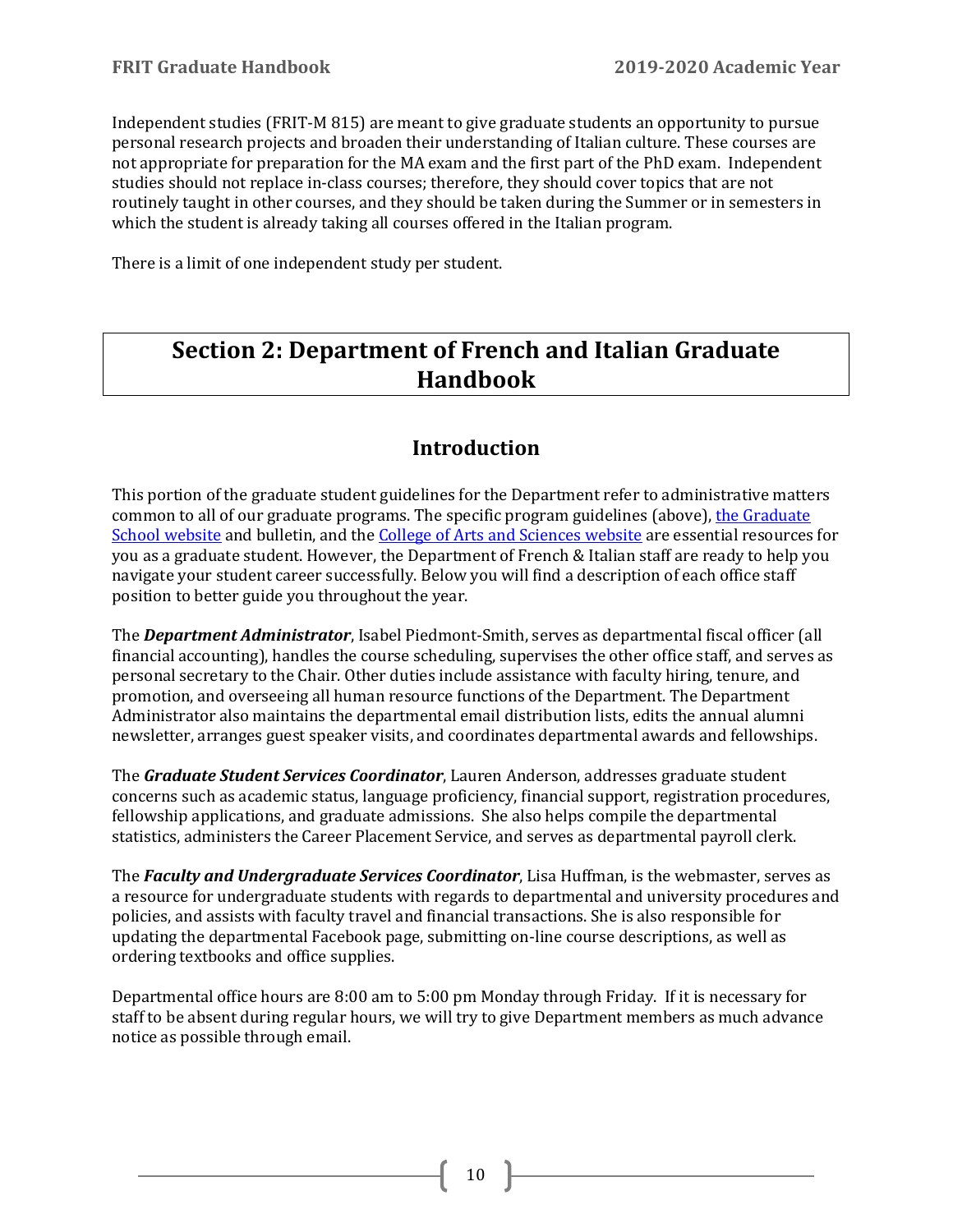## **General Office Procedures & Graduate Student Resources**

<span id="page-10-0"></span>*Graduate Student Workstations*: Five tables have been designated for graduate student use in the FRIT wing of GISB. Six workstations are equipped with computers and access to printers. The lockers near the graduate student workstations will be assigned to AIs for storage, and an access code will be provided.

**Note:** The computers at the graduate student workstations function just like any public computing site. Please do not save any documents to the hard drives and be sure to log off when done. Additionally, do not leave computers unattended without locking them, as this could compromise student data.

*Kitchenette*: A kitchenette containing a refrigerator and microwave is available in the area labeled 3155 of the FRIT wing of GISB. All contents in the refrigerator should be labeled with the name of the owner; if an item is to be shared, label it with "FRIT". Please be sure to throw out old and unwanted items, including those brought in to be shared.

*Departmental Envelopes and Stationery*: Sheets of departmental letterhead stationery and corresponding envelopes (or other stationery supplies) for letters of recommendation or job applications are available in the file cabinet located beside the Graduate Student Services Coordinator workstation. It is normally locked, but one of the staff can unlock it for you.

*Mail*: Mail is picked up and dropped off in our mail room, GA 3151, once a day. Campus mail envelopes are available in the mailroom and from the staff. Mailboxes should be checked regularly for mail and departmental communications. The Department of French and Italian strongly urges all graduate students who will be away from campus for an extended period of time to fill out a "change of address" form at the local post office to notify all organizations and individuals who correspond with them of their address change.

*Address Changes*: It is vitally important to keep *both* the departmental Graduate Student Services Coordinator and the Office of the Registrar informed of any change of permanent, local, or e-mail address. The Department needs an accurate address for important communications relating to registration, requirements, funding, and other issues. The Office of the Registrar is the primary record-keeping body of the University, where address changes must be made. Addresses must be current with the Registrar for the obvious reasons of registration and billing, as well as any correspondence from the Graduate School or College Graduate Division.

Se[e studentcentral.indiana.edu/personal-information/update-information/address.shtml](http://studentcentral.indiana.edu/personal-information/update-information/address.shtml) for more information.

*Faxes*: FRIT uses IU Fax Service, which routes faxes through email rather than a traditional phone fax system. Students may receive a fax at any time: our fax number is 812-855-8877, and the document should clearly have your name on it. Staff will forward the document to you via email (so if it's confidential, you may want to reconsider). Sending a fax from the office is only possible under circumstances related to graduate studies; please check with the Departmental Administrator. To send or receive a fax, please see staff for assistance.

*Email Distribution Lists*: In order to facilitate departmental communication, the FRIT Department maintains email distribution lists. For each of these lists, type "@indiana.edu" after the list name (e.g. fritgrad@indiana.edu). In this list, "permanent" means those faculty who are tenured or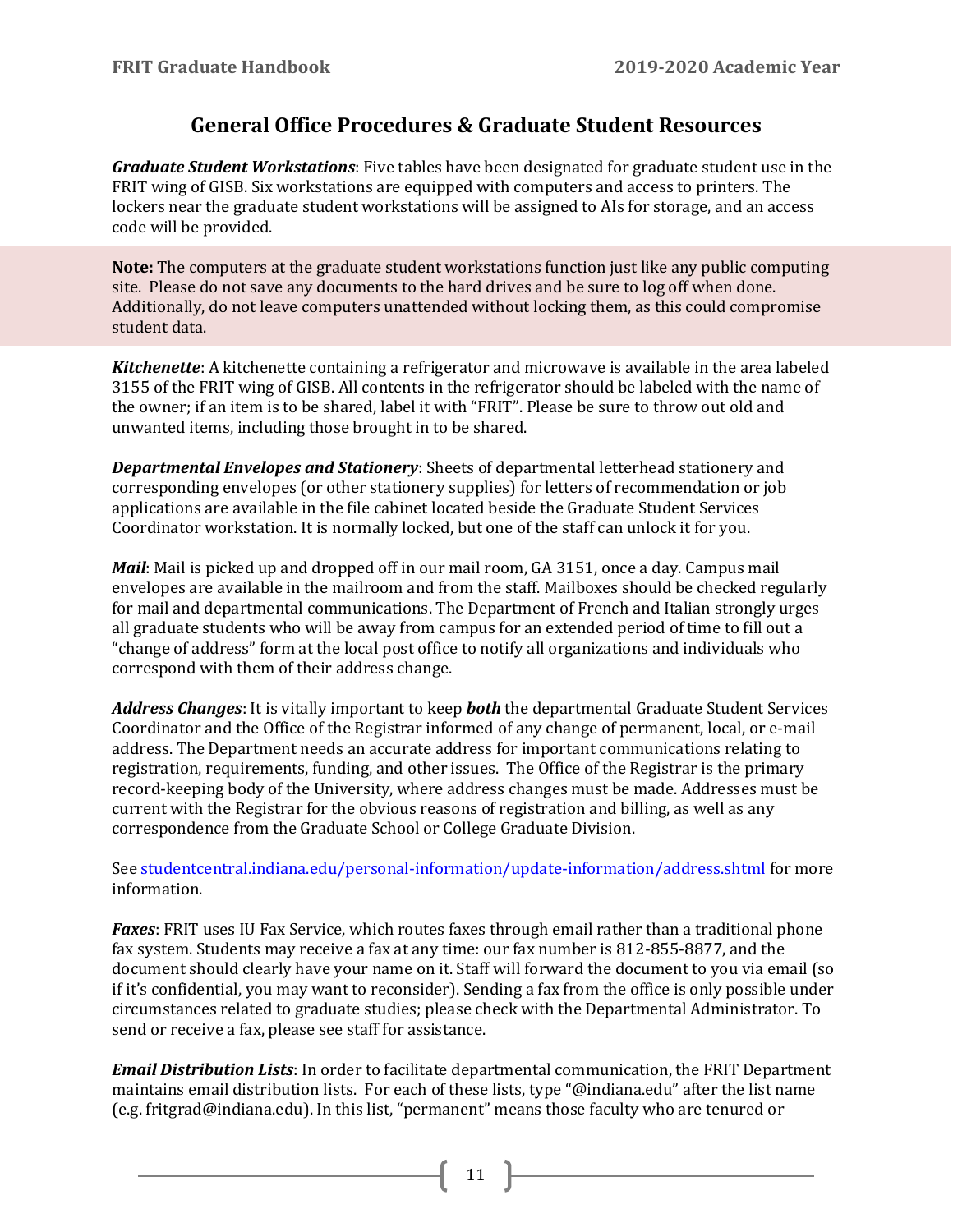tenure-track, or who have a long-term appointment. Please note: only those who are members of a particular list can send an email to that list (e.g. a graduate student cannot send an email to the FRITFACULTY list). If you need to send an email that is pertinent to a list to which you do not subscribe, please contact a FRIT staff member for help.

FRITFACULTY= Permanent, Visiting, and some retired French and Italian faculty FRITFAC = Permanent French and Italian faculty FRENCHFAC = Permanent French faculty FRENCHFACULTY-L = All French faculty, including visitors ITALFAC-L = Tenured and tenure-track Italian faculty ITALFACULTY-L = All Italian faculty, including visitors FRITGRAD = All French and Italian graduate students FRENCHAIF = All Associate Instructors and faculty teaching French language, plus the Director of French Language Instruction ITALIANAI = All Associate Instructors and faculty teaching Italian language, all on-campus Italian graduate students, plus the Director of Italian Language Instruction FRENCHLIT = French/Francophone Studies graduate students and DGS FRENCHLING = French Linguistics and MAFI graduate students and all French linguistics faculty

ITAL = Italian graduate students and DGS

Office staff are included on relevant email lists. The distribution lists are most often used by the office staff, but they may be used by any faculty or graduate student who has an announcement relevant to the Department. **It is essential that graduate students check their IU email on a regular basis,** as important departmental announcements and messages from staff and Directors of Graduate Studies are communicated in this way.

When posting a message, keep in mind that all email lists require the sender to respond to an automatically generated confirmation message. This is to avoid email spam.

**Note**: Please do not give out the names of FRIT email distribution lists to anyone outside of the Department. If an outside person has a relevant announcement to make, please ask her/him to send it to our departmental email address: fritdept@indiana.edu. Staff will then forward the message at our discretion.

*Departmental Website:* For a wealth of other information, consult the FRIT [website.](http://frit.indiana.edu/) These pages provide crucial information such as program guides, award deadlines, faculty office hours, course descriptions, and links to the Graduate School Bulletin and other web sites of interest. Suggestions for the website are welcome and should be addressed to Lisa.

*Grants and Fellowships*: Information about Indiana University Graduate School and College of Arts and Sciences fellowship and award competitions can be found in the [Student Portal](https://frit.indiana.edu/student-portal/index.html) section of the departmenta[l website.](https://frit.indiana.edu/student-portal/graduate/financial-support.html) Please also keep an eye out for emails from the Graduate Student Services Coordinator regarding departmental deadlines for many of these awards, which may be earlier than College or Graduate School deadlines. For outside awards, graduate students should consult the [GradGrants Center.](http://www.indiana.edu/%7Egradgrnt/)

*Travel Grants*: Both the **College of Arts and Sciences** and the **Department** offer travel grants each year. The College usually has a fall and spring competition with deadlines in late October and mid-April respectively. When a student applies to the College travel grant competitions, the Department will automatically consider those applications for funding as well. Therefore, by applying to the Fall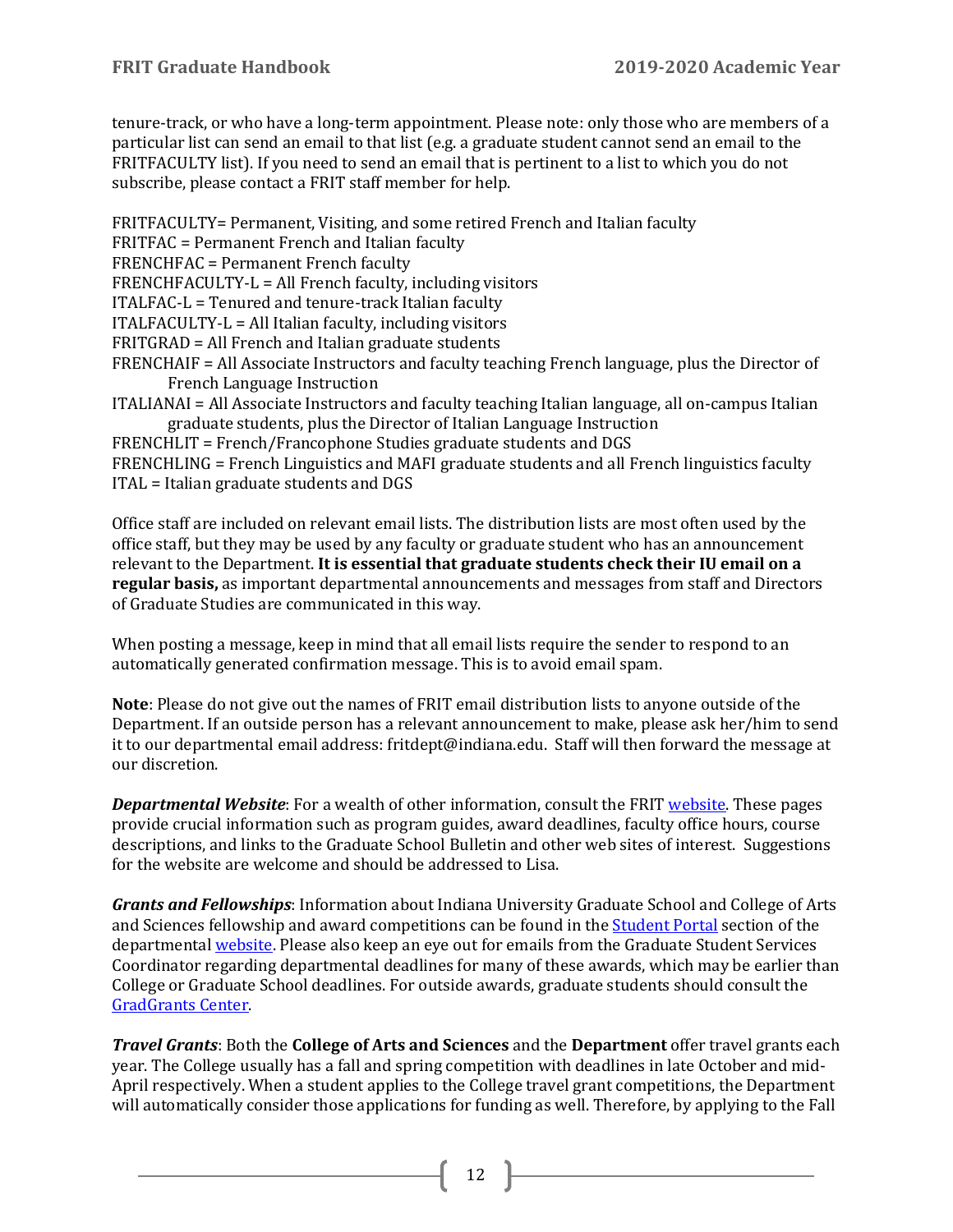and Spring College Travel Grant competitions, students are also applying to the Department for funding. Only one application, the COAS application, needs to be submitted. In addition, the Department offers a winter travel grant competition which has its own application form. The Graduate Student Services Coordinator will announce this competition and circulate the application form via email. In tandem with these competitions, FRIT also welcomes applications for internal research funds that are needed for purposes other than travel. Information and the application form will be distributed by the Graduate Student Services Coordinator. Students interested in applying for travel grants should also chec[k the College Arts and Humanities Institute,](http://www.indiana.edu/%7Ecahi/apply-for-funding/graduate-travel-awards/) [the Institute](https://euro.indiana.edu/)  [for European Studies,](https://euro.indiana.edu/) an[d the Graduate and Professional Student Organization](http://www.indiana.edu/%7Egpso/) websites for additional competitions.

*Career Placement Service*: This service is provided to graduate students seeking professional employment, generally in the realm of academia. Through this service the Graduate Student Services Coordinator will compile requested letters of recommendation into one confidential, official placement file, and send this dossier to potential employers upon request. This is a free service but a waiver and release form must be on file to opt into this service. Please see the FRIT [website](http://frit.indiana.edu/graduate/resources/career.shtml) for procedural questions, and check with the Graduate Student Services Coordinator for further information. Career placement files are typically kept for 5 years after graduation or last enrollment and then discarded.

# **Academic Policies & Procedures**

### <span id="page-12-1"></span><span id="page-12-0"></span>**Registration**

Continuing student registration begins online (via **One.IU)** in October for the spring semester and in April for the fall semester. Students are required to consult the appropriate DGS prior to registering for the fall or spring semesters. For summer registration (in March), students are not required to speak with an advisor, but this step is still highly recommended.

Late registration is an expensive and time-consuming process that should be avoided. Students are advised to make note of the officia[l academic calendar](http://registrar.indiana.edu/official-calendar/official-calendar-fall.shtml) and enroll during normal open registration periods. Permissions for advanced thesis credits (FRIT-G 901) and special course offerings, such as individual readings (FRIT-F/M 815), should be obtained well in advance to ensure on time registration. To obtain permission for off-campus sections, the student's current address should be included with the request to the Graduate Student Services Coordinator, and the address should also be updated through One.IU (search "Address Change," click "Personal Information").

# <span id="page-12-2"></span>**Fee Remission**

The College provides fee remissions to support the College degree objective of graduate students, but does not cover courses taken in other Schools if they are not related to the MA or PhD degree. Courses outside the College that are related to the student's degree in FRIT must be approved in advance by both the DGS and the College Graduate Office, and the number of allowable credits may be restricted. Students may not use College fee remissions to pursue degree objectives in other schools. The College will not provide tuition support for second doctoral minors if they involve course work outside the College.

If seeking a minor or taking related courses outside the College, please confirm the most up to date policies with the Graduate Student Services Coordinator in order to ensure such courses are eligible to be covered by the fee remission.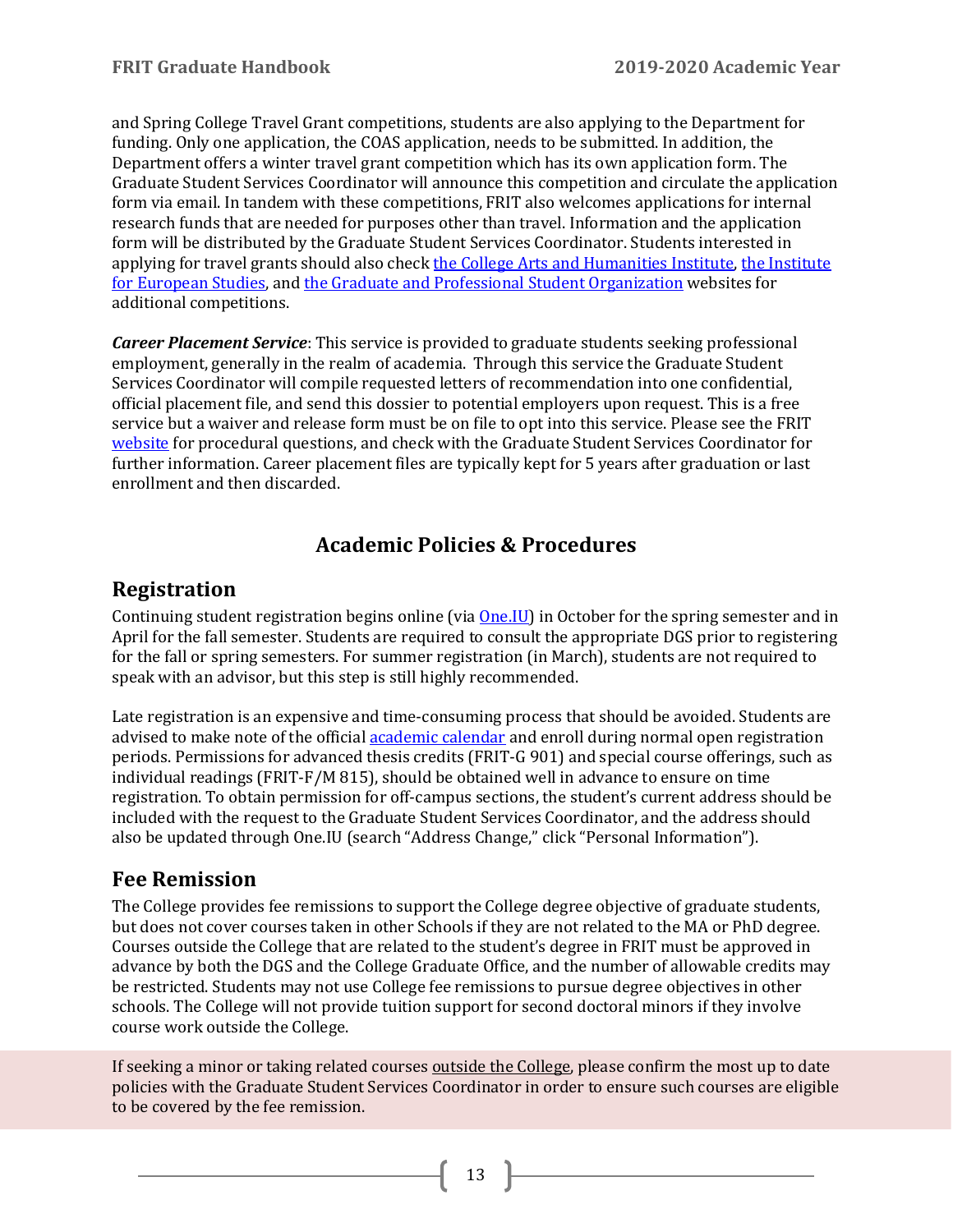# <span id="page-13-0"></span>**Student Disabilities**

The Department of French & Italian works closely with the office of [Disability Services for Students](https://studentaffairs.indiana.edu/disability-services-students/) (DSS) to provide accommodations to students with learning and/or physical disabilities. If seeking accommodations, a student must register for services with DSS, provide appropriate documentation to verify their disability, and then meet with a DSS staff member. DSS then prepares an Academic Accommodation Memo, which the student should take to a face-to-face meeting with each professor. In order for professors to make appropriate and adequate accommodations, they must receive such requests by the end of the first week of classes. Students in classes taught by AIs or Visiting Lecturers that fill out the DSS form and submit the required documentation should then set up a meeting with both the AI and the Director of Language Instruction. AIs should not decide on accommodations on their own.

# <span id="page-13-1"></span>**Incompletes**

*This section pertains to grades of Incomplete for FRIT graduate students. Associate Instructors should see the section on Departmental Policies & Resources for Associate Instructors for guidance on assigning Incompletes to their students.*

Per the regulations of the University Graduate School and the College of Arts & Sciences, the grade of Incomplete may be given only when the completed portion of a student's work is of passing quality. This regulation does not give students the right to take an Incomplete in any graduate course. Rather, the regulation gives them the right to request an Incomplete from the course instructor if circumstances beyond their control (such as serious illness, serious illness of a close family member, or death in the family) result in such hardship that requiring completion of the course requirements before the end of the semester would be unjust to them.

Graduate students should not assume they can obtain an Incomplete from a professor just because they did not complete their work on time. Similarly, graduate students should not give one of their own students an Incomplete without a documented reason. A student's desire to avoid a low grade is not a legitimate reason to award an Incomplete.

Usually a student must meet with their professor to discuss the reason(s) the student is seeking an Incomplete, show appropriate documentation, and agree on what must be done to remove the Incomplete and in what time frame.

According to university policy, a grade of Incomplete must be removed within one year to prevent it from automatically turning to an F. However, this time may be shortened by the instructor and usually should be. It is reasonable to expect that incomplete work will be made up within the same amount of time (following alleviation of the hardship) as remained in the semester when the hardship occurred. The burden of satisfying the Incomplete is on the student. Students should plan their make-up work well in advance to lift Incompletes before deadlines.

Faculty members (or AIs) are to submit the change of grade eDoc for an incomplete within one month of the date the student has completed the work for the incomplete.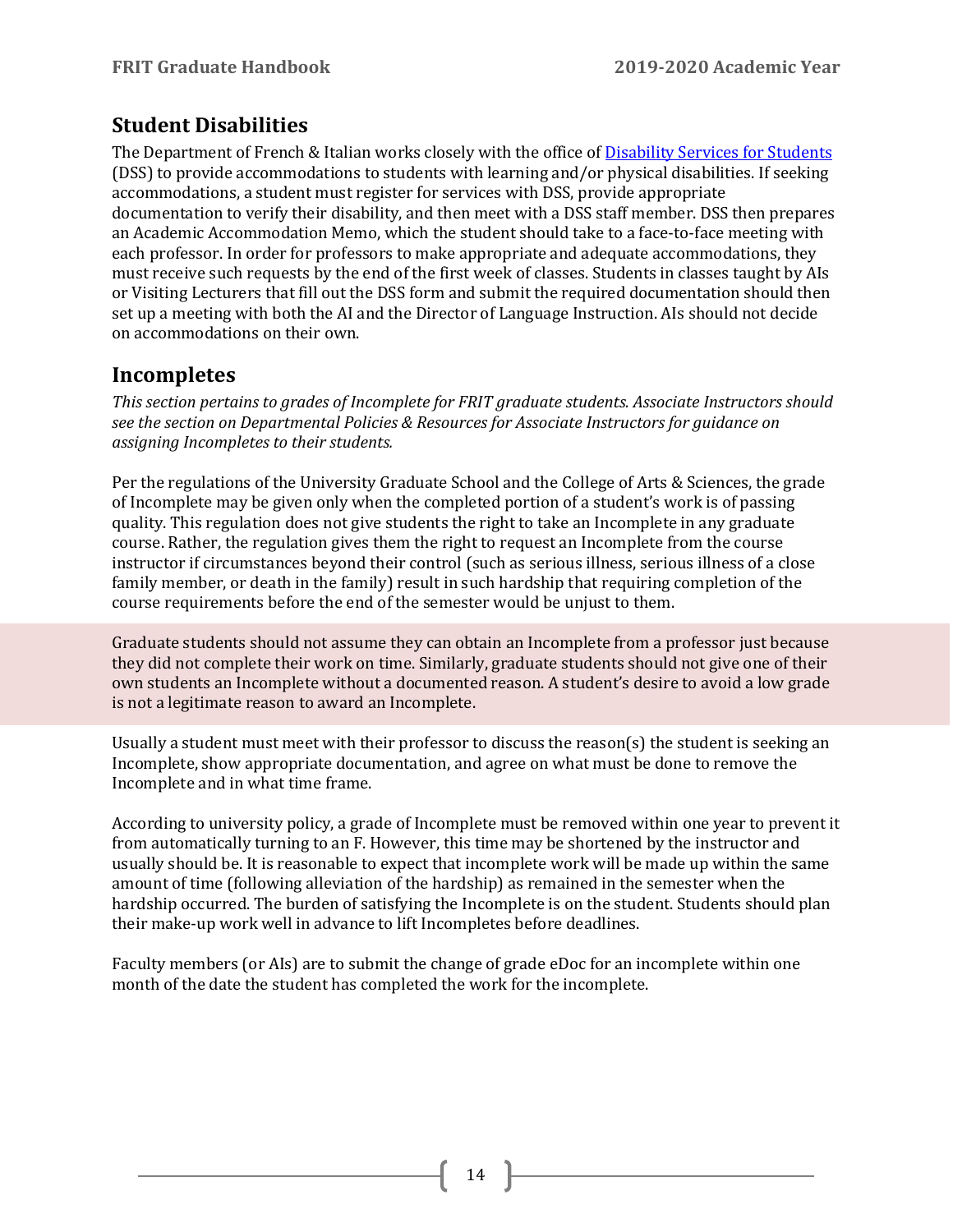## <span id="page-14-0"></span>**MA/PhD Reference Exams**

Previous degree exam questions are available from the Graduate Student Services Coordinator for students preparing for MA or PhD exams. Typically, questions from the two previous exam sessions can be provided. Sample questions should be used to prepare for the types of questions that will be asked, not as a topical study guide.

## <span id="page-14-1"></span>**Other Common Procedures**

#### **Transfer Credit Request**

Requests for transfer of graduate credit are completed via a paper form, which can be found [here.](https://college.indiana.edu/student-portal/graduate-students/forms/index.html) Coursework from another institution being applied to an IU degree should first be approved by the DGS. Photocopies of the transcript should be attached to the request form. Once the DGS has signed the form, it should be submitted to the Graduate Student Services Coordinator, who will submit it to the appropriate office. Please note: graduate coursework used to fulfill a degree at one institution cannot be counted towards an IU graduate degree of the same level. That is, coursework used to complete an MA degree at another university cannot also be applied to the MA at IU. However, that coursework can be applied towards the PhD. Up to eight credits of transferred coursework can count towards the MA degree. Up to thirty credits of transferred coursework can count towards the PhD degree.

#### **Individualized Minor Request**

In certain circumstances, a traditional minor as defined by a department or program may not be the ideal option for a student with particular research interests. In such instances, students—in collaboration with their DGS and a faculty member designated as the minor representative—may request to have an individualized minor program. The minor representative should be knowledgeable in the areas that the individualized minor proposes to cover. The individualized minor request is submitted through the "Request for Individualized Minor" eDoc found in One.iu. The eDoc needs to include a list of courses which may be used to fulfill the minor, a title and description for the minor (including a rationale for why an individualized minor is appropriate), and the number of credits which must be completed to satisfy the minor. Please note: in order to complete the minor, a student will need to complete the number of credits indicated on the form through any combination of courses listed on the form. The student does not need to complete all courses they list on the form. Therefore, listing more courses gives the student more options to complete the minor, and does not commit them to completing all listed courses. The individualized minor request should be completed before the students begins taking courses to complete the minor.

#### **Substitution/Waiver of Program Requirements Request**

With the approval of the DGS, a student may submit a "Request for Substitution or Waiver of Program Requirements" eDoc through One.IU in order to have a requirement waived or substituted. If a student is requesting the substitution of a required course with a course taken at another university, that course must have been transferred to IU through the Transfer Credit Request process detailed above. The University Graduate School gives final approval on all substitution/waiver requests. Students should be aware that UGS prefers program requirements be substituted rather than waived.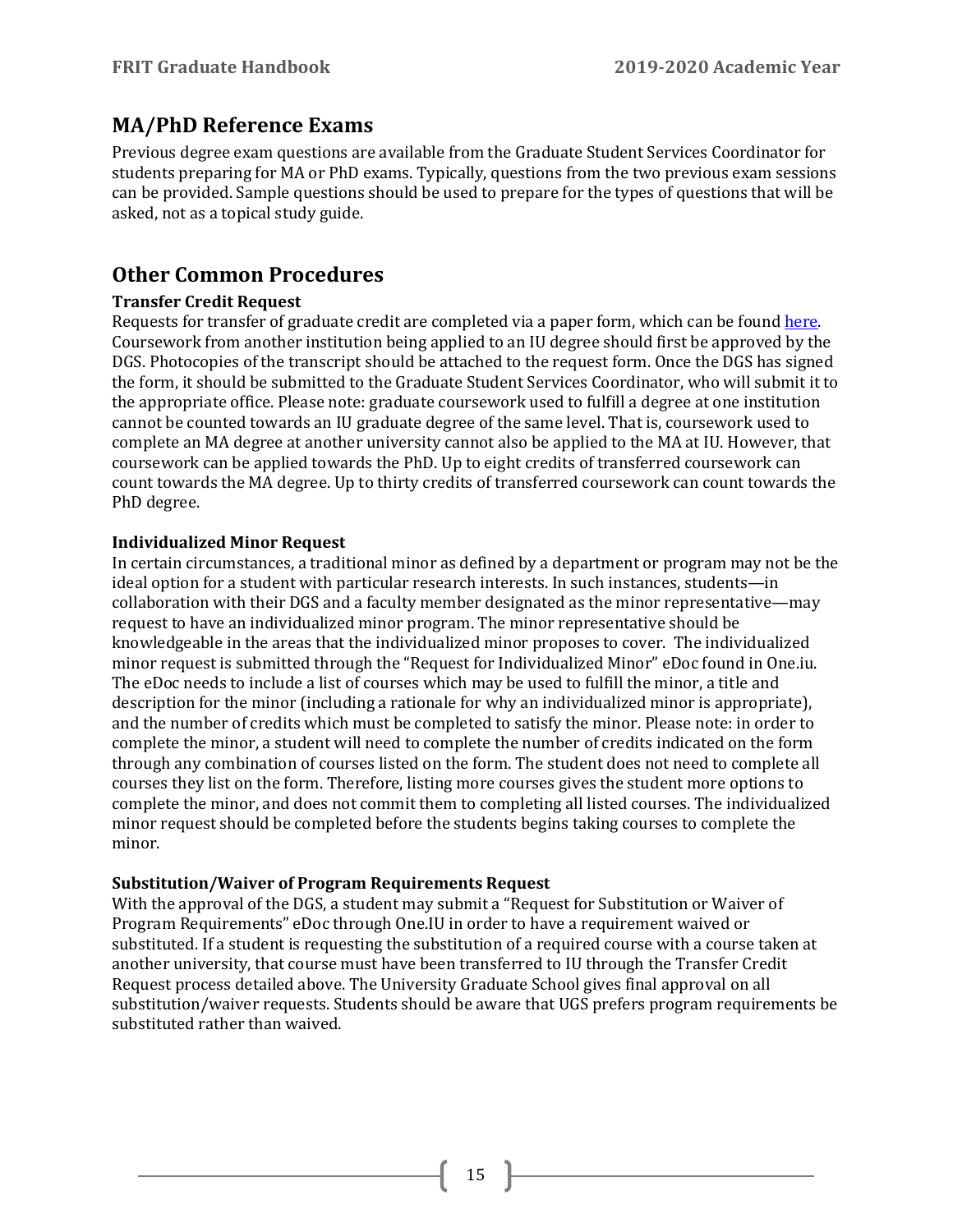# <span id="page-15-0"></span>**Continuing Enrollment**

Graduate students who are ABD (see "Nomination to Candidacy") are required to be continually enrolled in thesis credit hours until their successfully defended and revised dissertation has been accepted by the University Graduate School. This continuing enrollment requirement is generally for the academic year and not the summer. However, if the PhD candidate plans to graduate during the summer, they must be enrolled in the summer session during which the degree will be awarded. According to the Graduate Bulletin:

"A candidate who will be graduated in June, July, or August of any year must enroll in a minimum of 1 hour of credit… in either the current or the immediately preceding summer session."

Note: this enrollment requirement is for the term in which the student graduates, *not* for the term in which the defense takes place. If the student only defends in the summer, and submits the dissertation in the Fall, they do not need to be enrolled during the respective summer session. However, the student *must be enrolled at the time of submission*.

ABD students who fail to comply with the policy of continuing enrollment will be compelled to enroll retroactively, and the fees for retroactive registration are substantial.

# <span id="page-15-1"></span>**Thesis Credits**

All students who intend to pursue the PhD may begin accumulating F/M875 thesis credits from their first semester in the MA program in order to utilize the full extent of the fee remission each semester. A student must obtain 25 of these credits to complete the PhD degree. F/M875 credits correlate with preparation for the PhD dissertation, but they may not reflect actual time spent on research and other preparation during a given semester. They should be considered as a whole as time spent reading supplementary texts, consulting with faculty, and doing preliminary research and planning over the course of a student's first two or three years in the graduate program. Thereafter, these credits should have a more direct correlation with the amount of time spent preparing the dissertation.

Once students have accumulated a total of 90 credit hours toward the PhD degree (65 course work + 25 thesis hours F/M875), they may enroll in G901, which is six credit hours but only costs a flat fee of \$150 per semester. Students are limited to 6 semesters of G901. If they are still working on the dissertation thereafter, they must enroll in a minimum of one credit hour of F/M875 each semester.

# <span id="page-15-2"></span>**Leave of Absence:**

Students may take a leave of absence from our program as per the guidelines of the College of Arts and Sciences. Leave may either fall unde[r Family and Medical Leave Act](http://hr.iu.edu/relations/fmla_index.html) guidelines or may be granted for other reasons. The College will grant no more than 24 total months of leave. However, the Department will not normally grant leave for a period of longer than one year. A request for a longer leave must be re-petitioned to the Department. Decisions regarding funding, exam timelines, and completion of Incompletes should be agreed upon prior to taking leave, and put into writing in the student's file.

If a student is on leave and plans to resume teaching duties in the fall semester, they must inform the Department in writing by February 1 of the preceding spring term.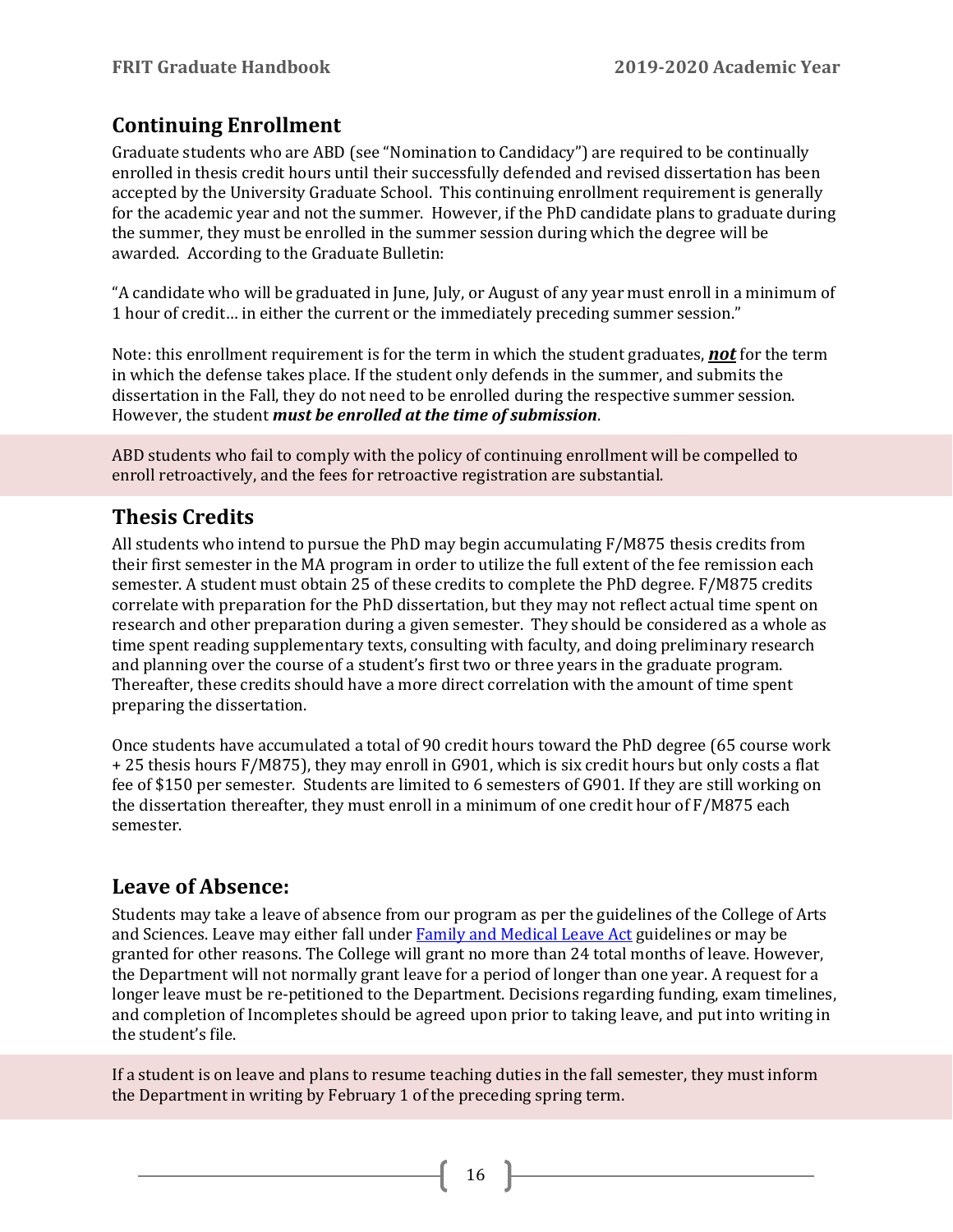# <span id="page-16-0"></span>**Time Limits**

All course work and language requirements necessary for the PhD degree must be completed within seven years prior to successfully completing the PhD qualifying examination. This time limit is applicable to MA coursework and any transfer credit counting towards the total 65 credit hour requirement as well. Revalidation of course work completed earlier than seven years before the examination is possible in exceptional cases (see th[e Graduate School bulletin\)](https://bulletins.iu.edu/iub/).

The dissertation must be completed, successfully defended, and submitted to the University Graduate School within seven years after passing the PhD qualifying examination. Failure to meet this requirement will result in termination of PhD candidacy. Reinstatement to candidacy is a laborious process requiring a re-take of all or part of the PhD qualifying examinations. It is to be avoided at all costs.

# <span id="page-16-1"></span>**Academic Probation**

Failure to make adequate academic progress can lead to a student being placed on academic probation. Having a GPA below 3.0 and/or three or more grades of Incomplete is likely to lead to a student being placed on probation, as is failing an MA or PhD exam. The College of Arts and Sciences Dean's Office recommends probation, but the Department (DGS and Chair) makes the final determination, as well as determining what the student must do to be removed from probation and return to good academic standing. The funding (AI or other academic position) may be discontinued for students on academic probation.

At the PhD dissertation level, academic probation may be recommended by the dissertation Chair if there has not been adequate progress on the dissertation, or at minimum ongoing communication about plans for completion.

# <span id="page-16-2"></span>**Graduation**

MA students must apply for their Master's degree through the Master's Application for Advanced Degree eDoc in One.IU. This form should be completed at least six weeks before the desired date of graduation. MA degrees are granted monthly on the last day of each month, except in May, when the degree date is the same as the date of commencement. Students should apply for the MA during the semester in which they are finishing the degree requirements. That way there is no delay between completion of requirements and conferral of the degree. If the student wishes to participate in the commencement ceremony, the MA application must be submitted by the second month of the semester (September or February.)

PhD Degrees are granted monthly. Initial submission of the completed dissertation, as approved by the Research Committee, must be done electronically, to the University Graduate School by the 15th of the month (except in May and December, which have an earlier deadline). The UGS may require additional formatting changes, all of which must be submitted to the UGS by the 27th of the month in which the degree is to be awarded. In addition, all grade changes for the student (e.g. changing "R" grades to "A") must be submitted by the 27th of the month. If the 27th falls on a weekend, the deadline will be the Friday prior. Failure to satisfy all these requirements will delay award of the PhD degree to the following month. Should the PhD Recorder in UGS discover any problems, degree conferral may be postponed.

 $17$  ]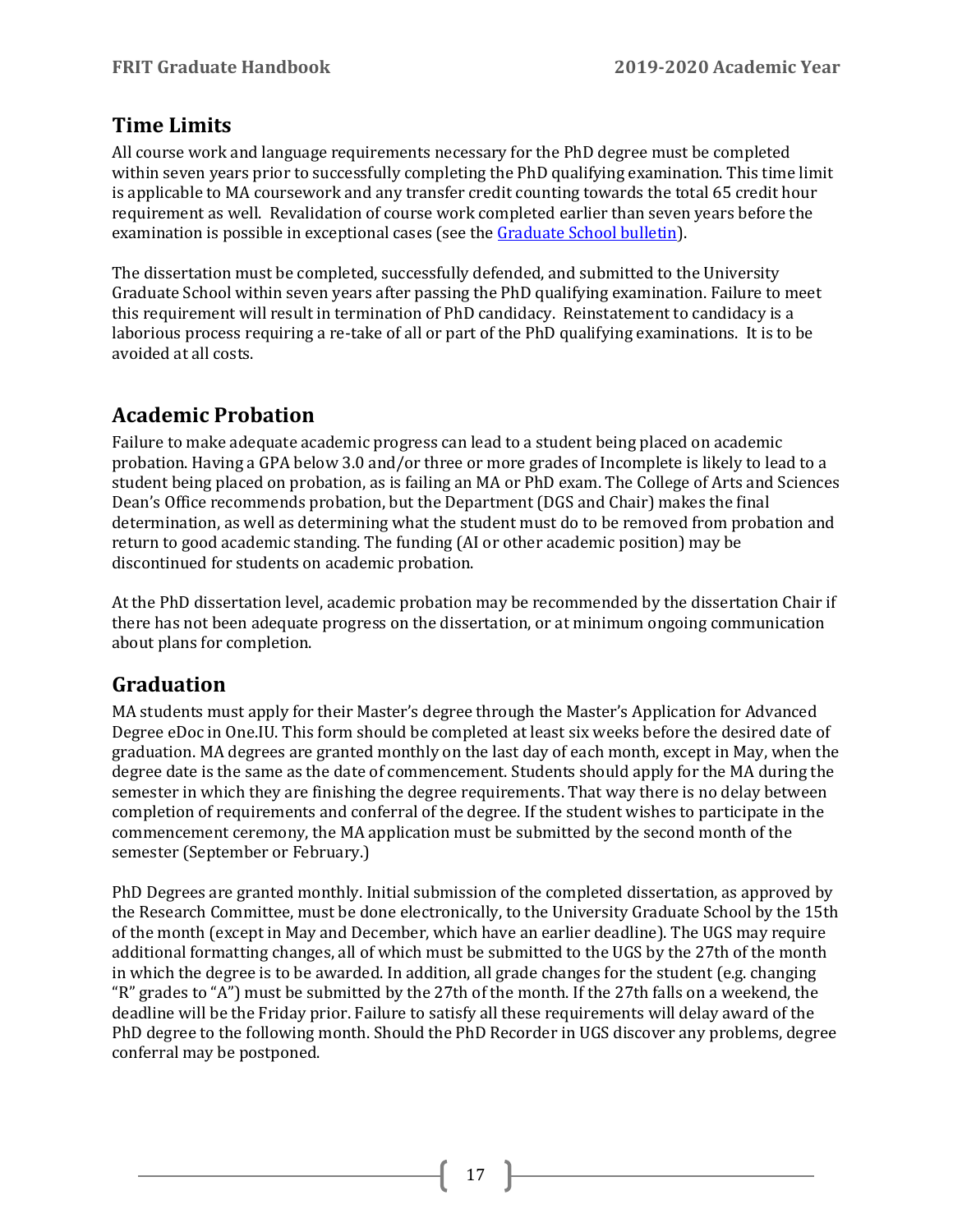### <span id="page-17-0"></span>**Commencement**

IU holds two commencement ceremonies each year, in May and December. Students who complete their degree requirements in January - August may participate in the May ceremony, while students who complete their degrees in September - December may participate in the December ceremony.

Both MA and PhD students who wish to participate in commencement ceremonies must apply several months prior to the ceremony. For the MA, the application is the same eDoc as for the MA degree. Watch for the deadline via email, or check with the Graduate Student Services Coordinator for more details on applying for commencement. Commencement registration is done with the appropriate recorder at the Graduate School and is *NOT* automatically assumed when the application for the MA degree is processed or when the PhD dissertation is received. The Graduate Student Services Coordinator has the most up to date commencement registration procedures.

# **Steps Toward PhD Completion**

# <span id="page-17-2"></span><span id="page-17-1"></span>**1. Advisory Committee**

Within three months of admission to the PhD program, doctoral students should select an Advisory Committee from among the faculty in their field of interest (two members from the major field and one from another, potentially the minor field). The Advisory Committee is appointed through the submission of an eDoc, which can be found [here.](https://college.indiana.edu/student-portal/graduate-students/academic-procedures/index.html) Although the composition of a student's Advisory Committee is often similar to that of their later research committee, the purpose of the two committees is very different; therefore they are NOT the same. That is, the composition of an Advisory Committee does not commit a student or faculty member to a research committee.

The Advisory Committee should be approved within one year of admission to the PhD program and is intended to guide the student until they have passed the qualifying exam. Students usually take their qualifying examination during their third or fourth semester in the PhD program (see Program Guide for details). After a student has passed the PhD qualifying exams in their entirety, and completed 65 credits of coursework and all degree requirements, they may apply for PhD candidacy.

#### **Two different committees to advise graduate students:**

- 1) PhD Advisory Committee:
	- a. Must be formed within a year of acceptance to the PhD program. Guides the student's studies until Nomination to Candidacy
- 2) Research Committee:
	- a. Reads and approves dissertation proposal and the completed dissertation itself
	- b. Judges the dissertation defense
	- c. Should be appointed after the candidate successfully proposes a research project, **must** be appointed no later than six months prior to the defense date

# <span id="page-17-3"></span>**2. Nomination to Candidacy for the PhD Degree**

Students apply for PhD candidacy by filling out the "Nomination to Candidacy for the PhD Degree" eDoc in One.IU. To file for PhD candidacy, the student must have completed all course work (excluding required F/M875 credits), fulfilled the departmental language requirements, and passed the PhD exams.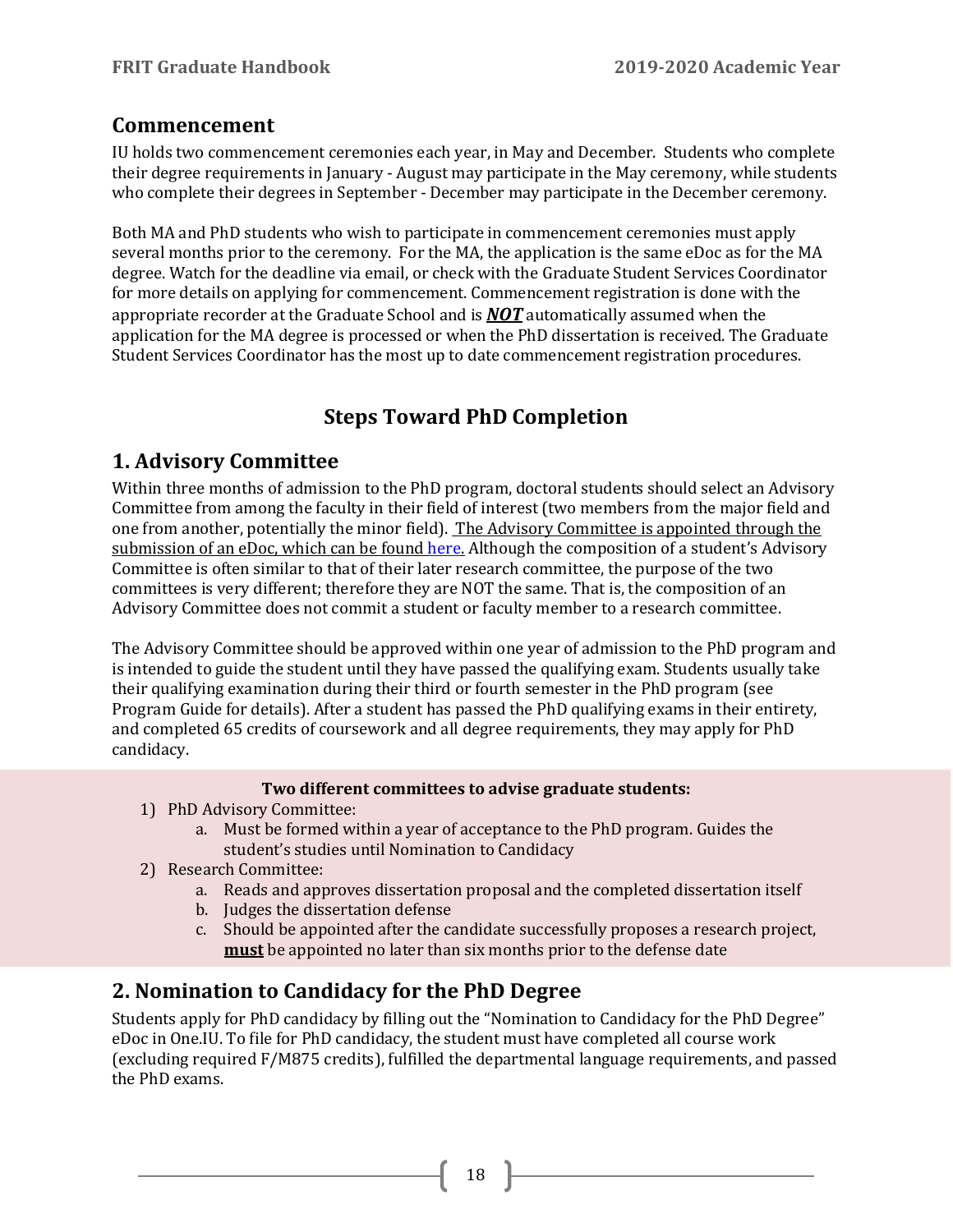The student should ask the departments through which they fulfill the language and minor requirements to send memos to the FRIT Graduate Student Services Coordinator as documentation. For the minor, the memo should list the courses that count towards it, the grades obtained, and the credit hours.

The 25 required thesis hours (F/M875) need not be completed before candidacy can be granted. That is, F/M875 thesis hours may be accumulated after candidacy is approved. However, to enroll in G901 thesis hours, for which there is only a \$150 flat fee, the 25 credit hours of F/M875 must first be completed. AIs should plan to accumulate their 25 thesis hours of F/M875 while they still have financial support; otherwise they will have to pay the regular non-resident or resident tuition fees from their own pocket.

The eDoc will route to the Graduate Student Services Coordinator, Director of Graduate Studies, minor department representative, the Chair of the advisory committee, and the University Graduate School. Once the dean of UGS approves the eDoc, the student will be admitted to candidacy and awarded a Certificate of PhD Candidacy. PhD candidates are sometimes referred to as ABD students (meaning that they have finished their requirements, All But the Dissertation).

After successfully completing the PhD qualifying examination, students must be continually enrolled in thesis credit hours until the completed dissertation is accepted by the Graduate School. See "Continuing Enrollment" and "Thesis Credits" under Academic Policies and Procedures.

# <span id="page-18-0"></span>**3. Dissertation Proposal and Nomination of Research Committee**

As early as possible in the PhD program, the student should begin to work more closely with faculty members who will eventually form the Research Committee which will read and evaluate the dissertation. The Research Committee may or may not be comprised of the same members as the Advisory Committee.

After passing the PhD qualifying examination, the candidate will approach a member of the faculty appropriate to the field in which the student wishes to do their dissertation to request that the faculty member act as dissertation director. This person will normally be a member of the student's existing Advisory Committee and will already have worked very closely with the student in preparing for the PhD qualifying examination. The dissertation director must be a member of the graduate faculty with endorsement to Chair research committees and will be the primary advisor for the student as dissertation work progresses.

Next, in consultation with the dissertation director, the candidate will approach at least three other members of the faculty, two from the major department and one representing each minor, to invite them to serve on the research committee and to present them with a copy of the dissertation proposal. Generally, a research committee is comprised of four or five members. All members of the research committee must be members of the graduate faculty; at least half must be members of the graduate faculty with endorsement to chair doctoral committees. External members from institutions other than IU may be approved but must be in addition to at least four internal members, and a CV and rationale for their inclusion must be submitted. If an external member is being considered, please see the Graduate Student Services Coordinator to check on current policies and procedures.

During this process, the candidate will begin preparing a dissertation proposal in consultation with the dissertation director. The proposal should outline in some detail the project in view, review of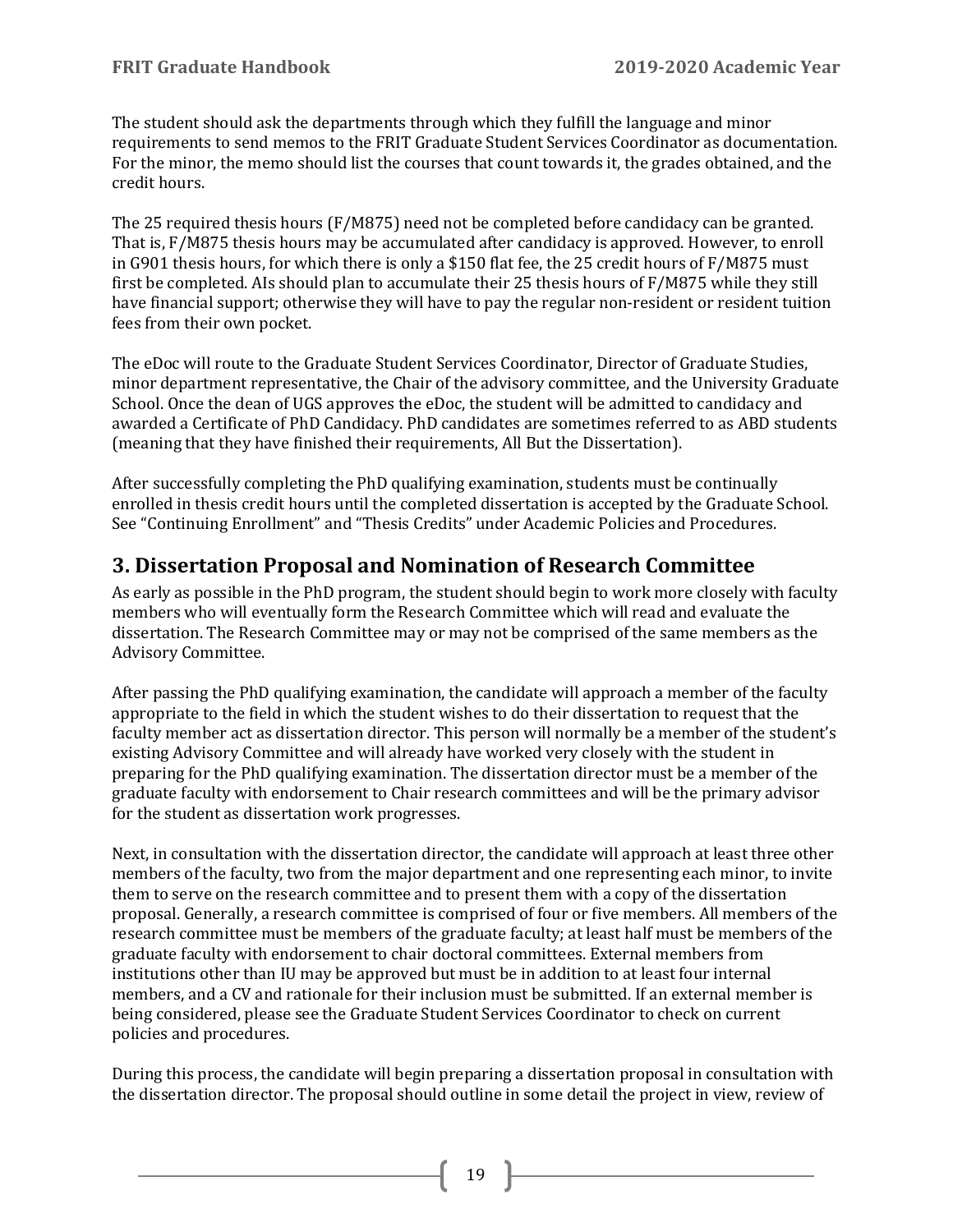the relevant literature, a discussion and partial development of the research questions to be addressed, the proposed organization of the dissertation, and a timetable for completion. In the case of experimental dissertations and dissertations based on fieldwork to be conducted by the student, a pilot study is conducted and reported on in the proposal.

A proposal is ready when the dissertation director has determined that, in their opinion, the proposed project is viable and will make an original contribution to knowledge, and that the student has the adequate background to carry out the project. When the dissertation advisor has determined that the proposal is ready, copies are circulated to each member of the proposed research committee.

#### *Acceptance of the Dissertation Proposal*

*French linguistics*: The dissertation proposal defense, which lasts about 1 ½ to 2 hours and is intended to provide the student with constructive ideas for pursuing the dissertation research, is generally held about four weeks after the proposed research committee members have received the dissertation proposal. After the dissertation proposal has been successfully defended, the Dissertation Proposal Committee and Proposal Approval form is signed by all committee members and submitted to the Graduate Student Services Coordinator for recording in the student's file. This is a form unique to the French linguistics graduate program which the DGS or Graduate Student Services Coordinator will provide.

*Italian studies*: After the intended Research Committee members have read the proposal, the candidate may be asked to meet with them to explain the proposal and to receive suggestions as to how to proceed with the dissertation. . At that time, the committee members approve the proposal or suggest changes be made before approval.

*French/francophone Studies*: Students must present their dissertation proposal within a year following the successful completion of their exams. The proposal will develop the individualized reading list presented for the PhD exams and will consist of approximately 30 pages explaining the topic, the choice of primary sources and the research methodology for the PhD dissertation. The proposal will be submitted to the members of the student's intended Research Committee who will approve or suggest changes and corrections to it.

Once all members of the Research Committee have been identified and the proposal has been approved according to the procedures of the student's program, the Nomination of Research Committee form is completed and submitted online in One.IU, along with a one to two-page summary of the proposed research (NOT the whole dissertation proposal). **DEADLINE:** The Nomination of Research Committee form must be approved by the Graduate School at least six months prior to the defense of the dissertation.

# <span id="page-19-0"></span>**4. Writing the Dissertation**

The student then proceeds to research and write the dissertation. The student should be in regular contact with the dissertation advisor and should report progress to the readers at least once per semester. When finishing and formatting the dissertation, students should consult the Graduate School website [\(https://graduate.indiana.edu/thesis-dissertation/index.html\)](https://graduate.indiana.edu/thesis-dissertation/index.html) for requirements and deadlines.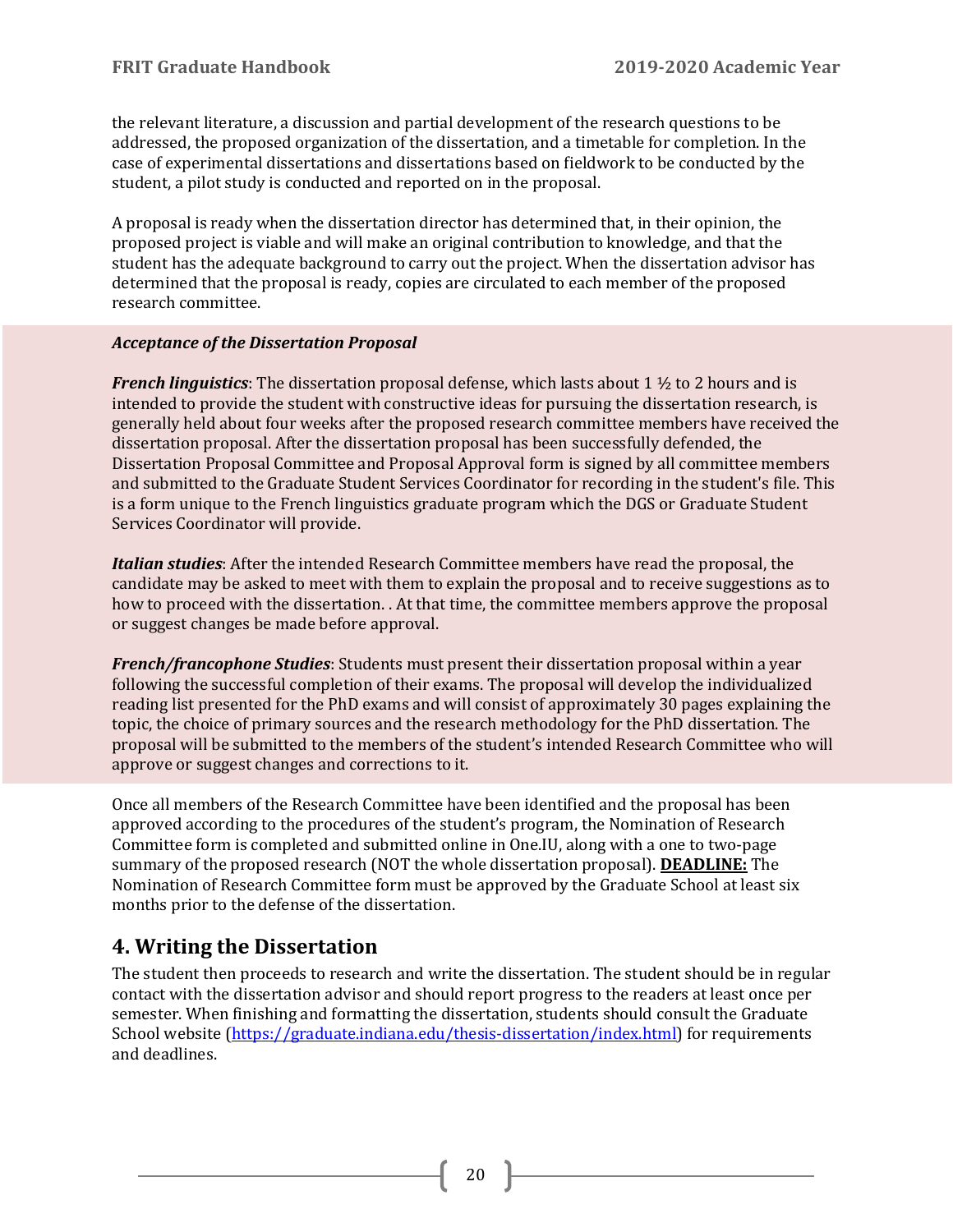# <span id="page-20-0"></span>**5. Completion and Defense of the Dissertation**

Once the dissertation is completed, an oral defense is scheduled. Each member of the research committee must receive a copy of the completed dissertation four weeks before the defense. In addition, an official announcement of the defense must be accepted by the Graduate School 30 days before the defense date. Announcements are initiated as eDocs through One.IU, and are posted publicly through the UGS website. The oral defense of the dissertation is the final requirement for the degree, although revisions may be required before the dissertation can be submitted to the Graduate School. The Graduate Student Services Coordinator can assist with scheduling, room reservations, and technological needs. Normally, an announcement of the defense is posted in hard copy and via email in the Department, but the student and dissertation advisor can jointly request that this additional publicity not be sent.

The Department maintains an archive of completed dissertations. Students are required to submit their volume to this library by sending a finalized .pdf version to the Graduate Student Services Coordinator.

Note: If the defense takes place in summer but the dissertation will not be submitted until the academic year, summer enrollment is not required. However, enrollment is required at the time of the submission of the dissertation, regardless of when the defense takes place. Advanced thesis credits, G901, are not regularly offered in the summer. If a student has semesters of G901 remaining to them, and plans to defend and submit the dissertation during the summer, they can request that G901 be added to the FRIT summer schedule. The Dean of UGS must approve this arrangement.

# **Associate Instructor Positions**

<span id="page-20-1"></span>Associate Instructors (AIs) are part-time teachers of French/Italian in the Department and are responsible for teaching their own sections (normally one section in one semester and two in the other) under the guidance of the course supervisor. In French, there are distinct course supervisors for F100, F150, F200 and F250, while all other French language classes are supervised by the Director of Language Instruction. In Italian, all language courses are supervised by the Director of Language Instruction.

# <span id="page-20-2"></span>**Conditions of Reappointment**

Conditions of renewal of Associate Instructorships include the following:

- Good academic standing: a GPA of at least 3.2.
- Good teaching standards. This includes but is not limited to:<br>Meeting pedagogical effectiveness, as explained through
	- Meeting pedagogical effectiveness, as explained throughout the Orientation Week, and as requested by the Director of Language Instruction
	- Respecting the syllabus of the classes you are teaching
	- Communicating all necessary information and delivering course materials to the students
	- **Preparing original and coherent lesson plans**
	- Following suggestions for teaching improvement given by the course supervisor<br>Following homework and assessments in a timely fashion

- Grading homework and assessments in a timely fashion
- Giving effective and professional feedback to the students
- Maintaining good midterm and/or end-of-semester evaluations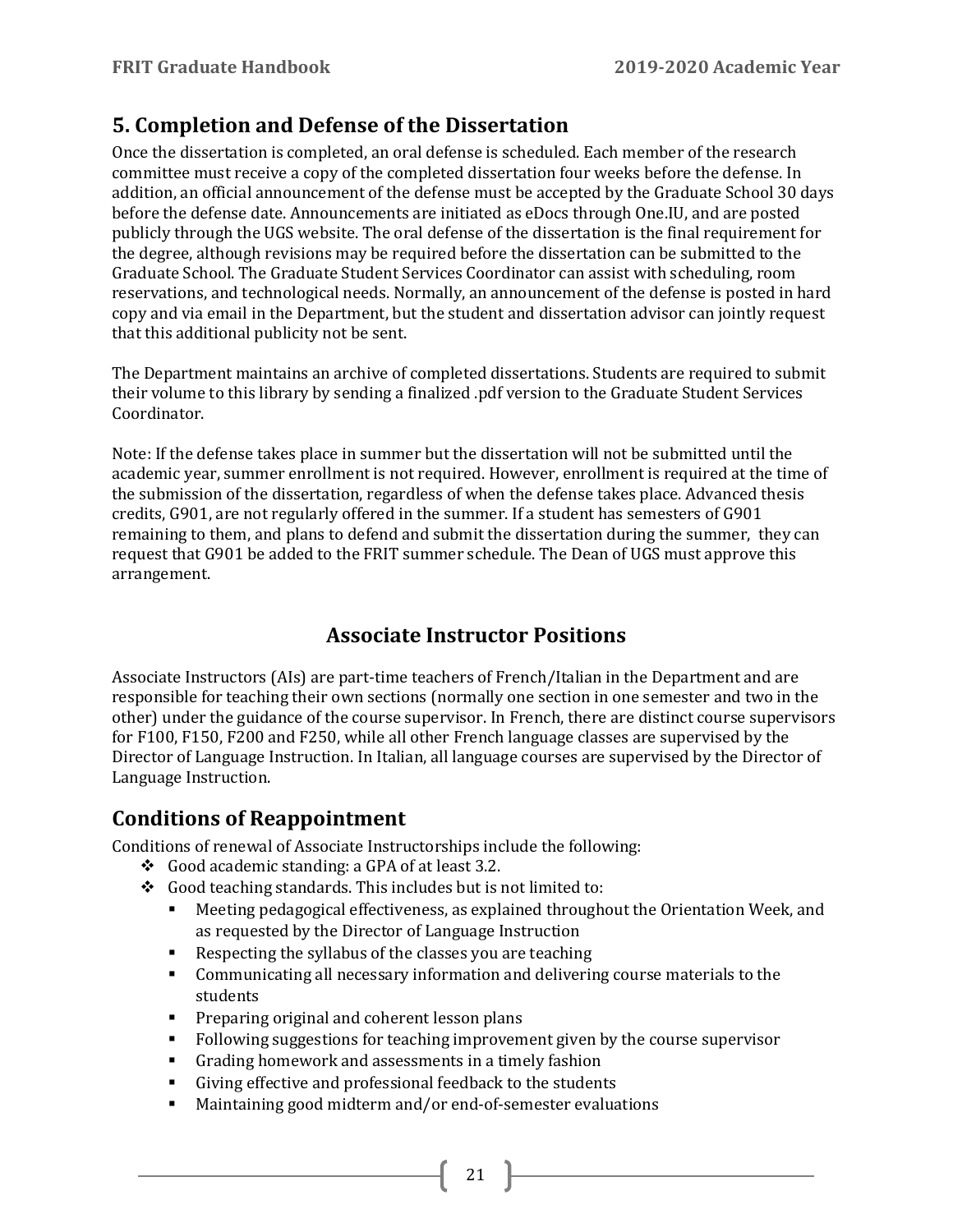- Maintaining professional behavior in regards to students, peers, and supervisor
- Good progress toward the degree:
	- Incompletes should be taken only as a last resort and be quickly converted into grades before the beginning of the next term (in the case of Incompletes taken in the spring semester, students are required to remove them within three weeks).
	- Students with one or more Incompletes on their record at the beginning of a semester may lose their Student Academic Appointee (SAA) status.
- $\div$  The AI should be working to fulfill degree requirements at a reasonable rate (please refer to MA and PhD Exams section for the required timing).
- Good professional standards and ethical conduct. The Department will not renew the SAA status of students who do not maintain professional standards and/ or ethical conduct.
- Associate instructors who do not meet pedagogical standards and the required GPA within the same semester will lose their SAA status.

Terminations based on the guidelines above may occur immediately or be in effect from the following term or academic year, according to the situation.

# <span id="page-21-0"></span>**Instructor Observation**

Each academic year, an AI is observed at least once by their course supervisor for the purpose of evaluating the instructor's teaching. Observations may or may not be scheduled and are not limited. The course supervisor will then follow up with the instructor verbally or through a written observational report on the AI's teaching. In the event of a hard copy report, the AI receives a copy and a second copy is placed in the AI's departmental file.

# <span id="page-21-1"></span>**The AI's Role in Reappointment**

By a deadline set via email for late January or early February, AIs must inform the graduate student services coordinator as to whether or not they would like to renew their AIship for the following academic year. The AI's response is a commitment to teach the following year. Such a commitment is necessary so that the Department can recruit a sufficient number of new AIs from its applicant pool. If there is an unforeseen change of plans after this date, the AI must present a valid reason for deciding NOT to teach the next year and for not having informed the Department earlier. NO CHANGES IN CONTINUING AI PLANS SHOULD BE MADE LATER THAN APRIL 15. This is the deadline for new AI applicants to accept or reject our funding offers. Therefore, if the Department learns later that a current AI will not continue the following year, an AI position may be left empty and a recruitment opportunity wasted.

# <span id="page-21-2"></span>**Term Limitations**

- 1. No more than two years of funding will be offered to MA students who will not continue on to the PhD.
- 2. Students who earn an MA degree in the Department and continue on to the PhD may receive a maximum of 5 years (10 semesters) of funding.
- 3. Students who have already received an MA degree at another institution and are pursuing the PhD in the Department may receive a maximum of 4 years (8 semesters) of funding, depending on how many credits can be transferred from the previous MA.
- 4. Students who switch from the French Linguistics to the French/Francophone Studies program (or vice versa) may be eligible to receive an additional semester or two of funding at the discretion of the Department.

 $\begin{bmatrix} 22 \end{bmatrix}$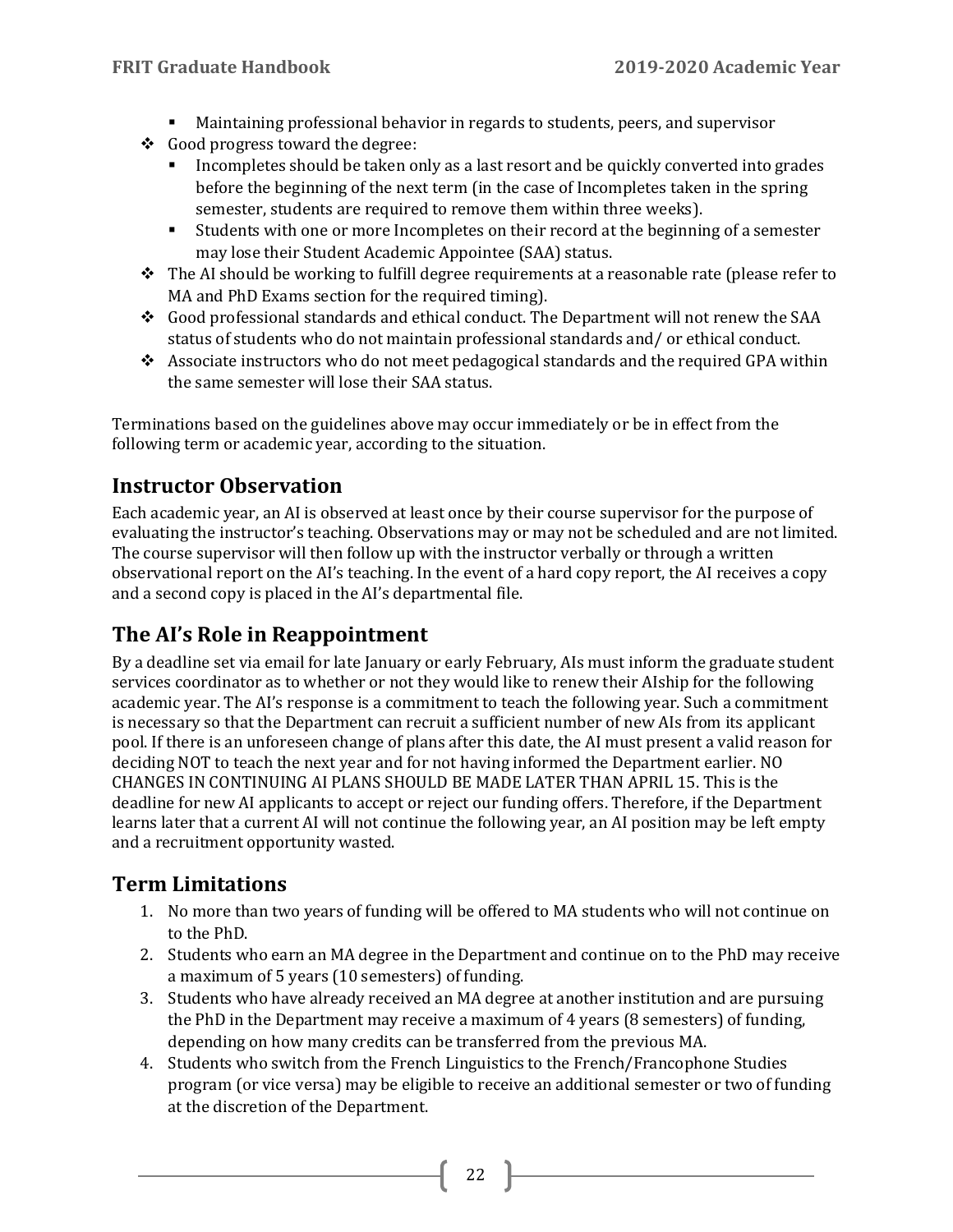**Note:** All forms of support by the Department and the University count toward the maximum semesters of support a student may receive. This includes internal and external fellowships, years spent as an exchange student abroad, and any Student Academic Appointment.

Funding may be suspended or revoked for students who receive a poor grade of on their MA or PhD exams ("fail" or "low pass" in Italian, 0 or 1 in French Linguistics, below a B- average for French/Francophone Studies.

Students with previous graduate work at another institution or who have earned graduate credits at Indiana University before being appointed as Associate Instructors (AIs) in FRIT may receive fewer semesters of support from the Department. Only full time graduate students (enrolled in at least 6 credits per semester) will be considered for an instructorship.

Considering the five-year limit on departmental financial support for PhD students, we urge students to complete all course work in three to four years and then directly begin work on the dissertation. Those entering with an MA degree should complete all course work within 2 years after admission to the PhD program.

On occasion, graduate students take teaching positions elsewhere or leave IU yet still have semesters of support remaining. The Department must agree in advance whether the student can utilize any remaining funding if the student returns to the FRIT Department. Once the student decides to stay away from IU for a second year, the Department no longer has any obligation to hold further funding. Exceptions may be made for a student who receives a prestigious external fellowship.

# <span id="page-22-0"></span>**Enrollment Requirements**

All new Associate Instructors are required to enroll in F/M572: Practicum in College French/Italian Teaching in the Fall semester and F/M573, Methods of College French/Italian Teaching in the first available semester (usually offered in the Spring). Exceptions can be made only if an equivalent course was taken elsewhere, in which case the student should confer with the DGS. All SAAs must be registered in a minimum of 6 credit hours of graduate coursework in FRIT during each semester of their appointment in order to maintain funding.

Ideally, Associate Instructors should not engage in more than 20 hours per week of activities related to teaching responsibilities, including class preparation, classroom teaching, office hours, curricular meetings, and co-curricular activities (film nights, Circolo, etc.) Any questions regarding teaching responsibilities should be referred to the Director of Language Instruction and the Director of Graduate Studies.

<span id="page-22-1"></span>At the dissertation level, enrollment in six credit hours of F/M875 or G901 is required.

# **Other Forms of Appointment**

### <span id="page-22-2"></span>**Graduate Assistant and Research Assistant Positions**

Occasionally, the Department has a few Graduate Assistant (GA) positions available as a form of SAA employment. These positions are subject to the same terms and conditions as the Associate Instructor positions and have the same stipend and employment status (see "Associate Instructor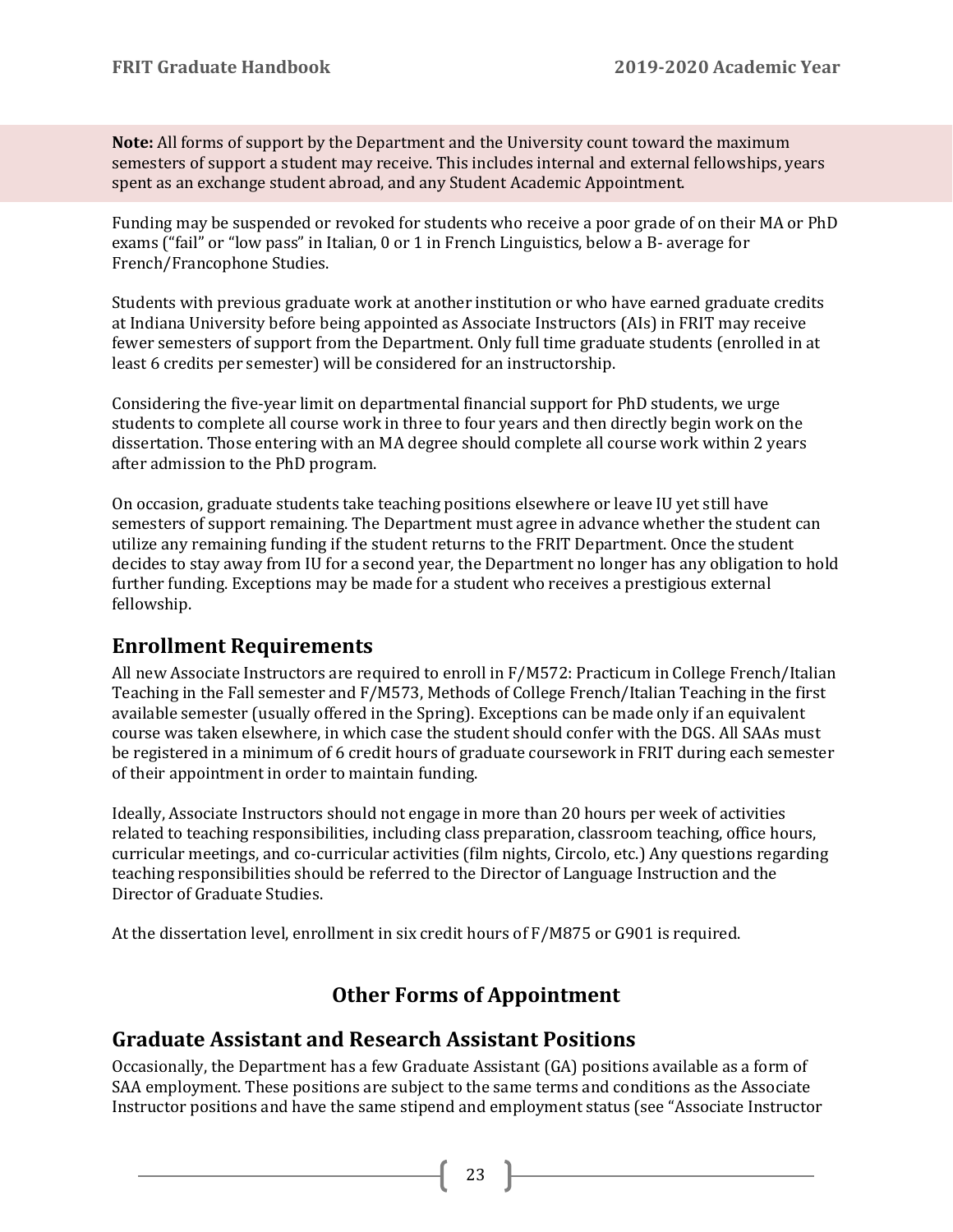Positions" above). The professional expectations are also the same, except not focused on teaching. Graduate Assistants are assigned to a particular faculty member and assist the faculty member with event/conference coordination, special class assignments, and other duties as assigned. The faculty member that has been assigned a GA will select the student they would like to work with in consultation with the DGS and Chair.

The most common GA position available through the Department is Dr. Karolina Serafin's GA. This student serves as the coordinator of Circolo Italiano and assists Dr. Serafin with other duties as assigned to support the Italian Language Program. Dr. Serafin, in consultation with the DGS and Chair, chooses the student who will serve as her GA.

Sometimes, a member of our faculty will be allotted a Research Assistant (RA). These positions are subject to the same terms and conditions as the Associate Instructor positions and have the same stipend and employment status (see "Associate Instructor Positions" above). Faculty members who have been awarded an RA will assign the duties of the position to the student as well as select the student whom they would like to work with, in consultation with the Chair and DGS.

# <span id="page-23-0"></span>**French Club Coordinator**

The French Club Coordinator plans and executes all French Club events. Specific duties include:

- Hosts a bi-weekly French Table and initiates conversation in French with students who attend. Keeps the conversation flowing. Selects different topics of conversation as a starting point.
- Coordinates two cultural events each semester, such as a presentation from a native of a francophone culture (e.g. Quebec, Algeria, France, Belgium), a cheese tasting, group attendance of a French language opera or musical performance, or a Breton dance night. Organization includes consultation with French Club Director, reservations, collection of money for paid events, publicity, etc.
- Organizes annual student talent show in French.
- Organizes French film series each semester, consisting of 4-5 films. Presents films with a 5-minute introduction and leads discussion afterwards.
- May organize other activities such as a creative initiative (book of poems, program newspaper, creative writing collection; drama or student video event) or a sportsoriented event during the course of the year.

The French Club Coordinator position is subject to the same terms and conditions as the Associate Instructor positions and has the same stipend and employment status (see "Associate Instructor Positions" above). French Club Coordinators are given a one-course release (they teach two courses per academic year instead of three). A call for applications for the position will be sent at the end of each spring semester. The Director of Language Instruction in French, Dr. Kelly Sax, is also the Director of the French Club.

# <span id="page-23-1"></span>**Writing Group Facilitators**

The Department organizes writing groups to help students set aside structured time to work on term papers, dissertations, or any other scholarly writing. The Department enlists the help of two graduate students to serve as Writing Group Facilitators (WGF), one for an MA group (focused primarily on term paper and conference paper writing) and one for a PhD candidates (focused on writing the dissertation, conference papers, and job market writing). WGFs coordinate the writing group meetings in consultation with Professor Alison Calhoun (DGS, French/Francophone Studies).

24  $\vert$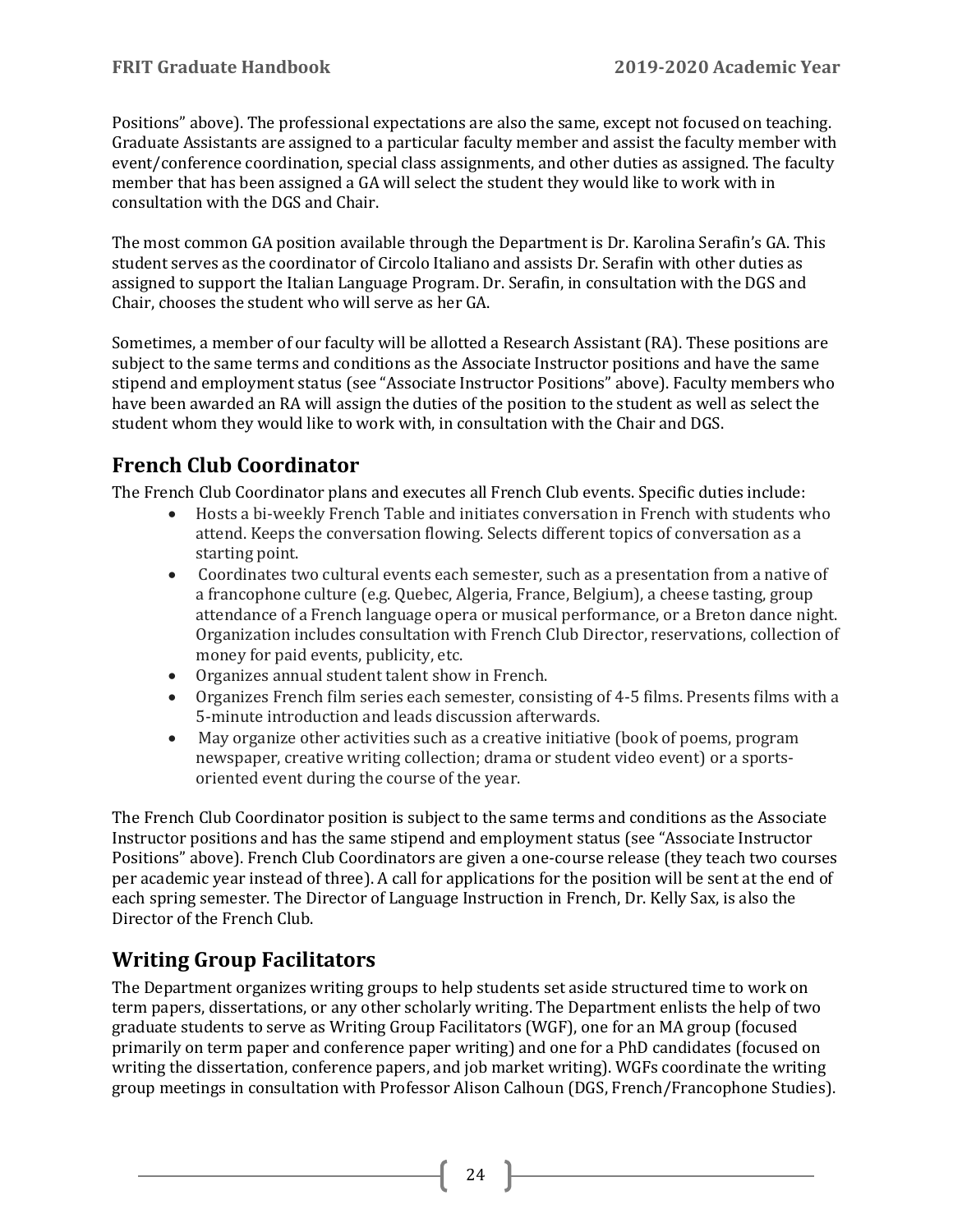A call for facilitators will be sent at the end of each semester for the following term. WGFs earn a small grant to help offset the cost of conference attendance or other minor research expenses.

# **Summer Appointments**

# <span id="page-24-1"></span><span id="page-24-0"></span>**Selection of Summer AIs**

All AIs may apply to teach during the summer sessions in Bloomington. Generally, FRIT offers language courses during the First 6-Week Session and the Second 6-Week Session. The selection of AIs will be based on the pedagogical and academic performance of the candidate. Whenever possible all students shall be granted at least one summer of support during their tenure and shall be granted summer assistantships thereafter as far as they are available, within the four or five years of funding they have been allotted. Students may apply for a second (or third) summer of support, but students with fewer summers of support will be given priority, provided that pedagogical and academic criteria are met. A call for applications for summer teaching is sent out in February.

#### **Stipulations:**

- a) Students who are not returning in the next academic year should be granted a summer appointment only if the number of appointments available exceeds the number of eligible applicants for a given summer.
- b) Students who accept another academic appointment (i.e. in the IEP or in the High School Honors Program) must forfeit funding in the FRIT Department during the same summer, unless FRIT has too few applicants to fill our teaching positions.
- c) A student who applies for teaching in the summer before a leave of absence will be subject to having the lowest priority for teaching that summer.

# <span id="page-24-2"></span>**Summer Enrollment**

Summer AIs are not required to be enrolled in the summer. However, in order to be exempt from FICA (social security) taxes, summer AIs must be enrolled in 2 credit hours, or 1 credit hour if they are ABD. All summer sessions are counted together for this purpose.

Students enrolled in fewer than 6 hours will be charged at a higher rate if they use the services of the IU Health Center. To have access to the SRSC or WIC fitness centers without registering for any credits, a membership must be purchased separately.

# <span id="page-24-3"></span>**Summer Health Insurance**

AIs who did not have a Student Academic Appointment at 37.5% FTE or more during the preceding spring semester are not covered by the Academic Appointees health insurance plan during the summer. However, such AIs are eligible for health insurance coverage during the period of their summer appointment based on that summer employment. So, while an AI appointed for the previous academic year would have health insurance coverage through the end of July based on

 $\begin{bmatrix} 25 \end{bmatrix}$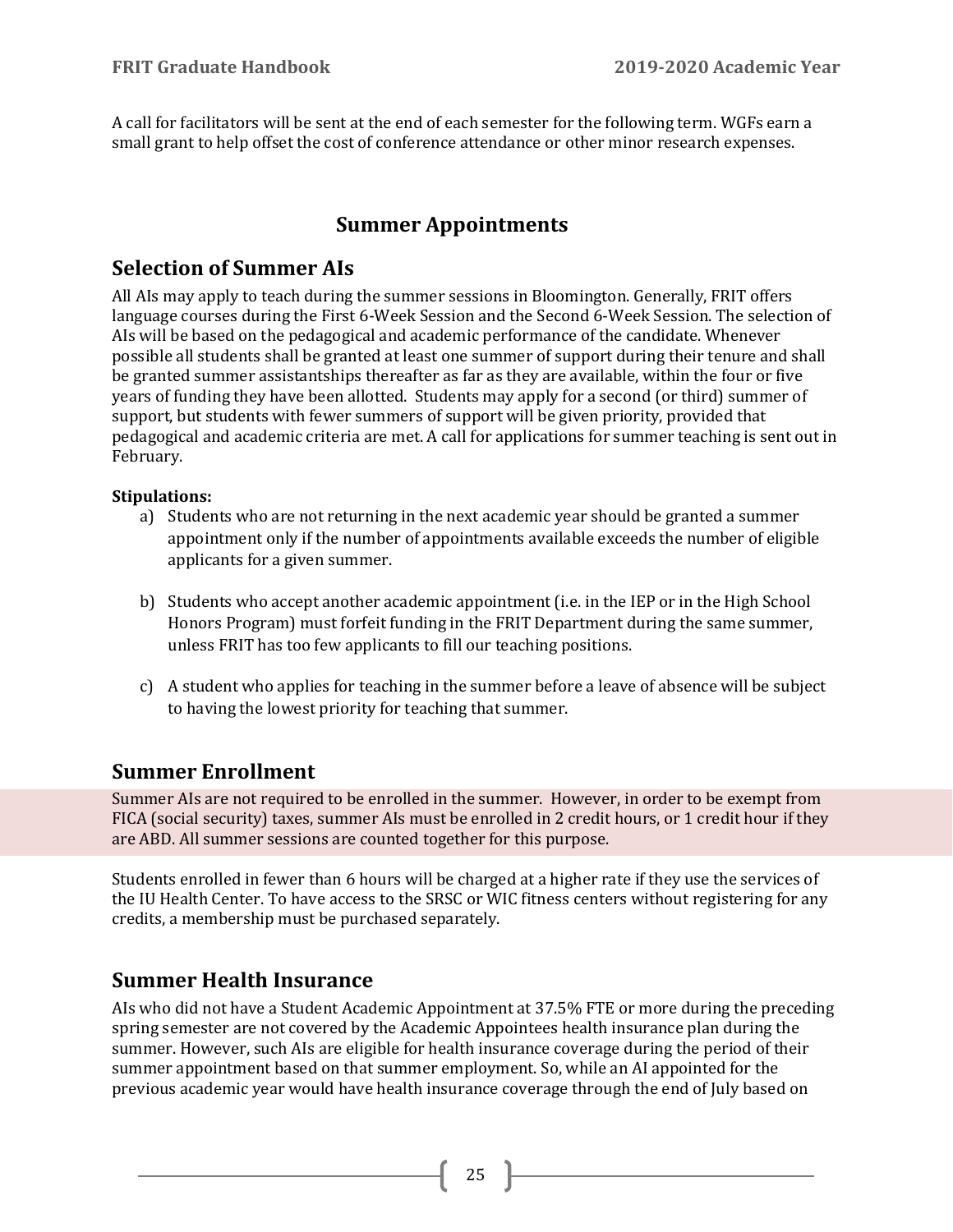<span id="page-25-0"></span>that appointment, an AI who is teaching during the Second 6-Week Session will have health insurance coverage for that 6-weeks of the summer only.

#### **Departmental Policies & Resources for Associate Instructors**

In addition to course guidelines received from the Directors of Language Instruction and course supervisors, there are certain departmental policies which all AIs should follow:

# <span id="page-25-1"></span>**Payroll**

Direct deposit to a U.S. bank account is required for all AIs. Pay deposits can be viewed in One.IU. Search for "Employee Center,"and then click the Payroll & Tax link.

The pay schedule for 2018-19 is as follows:

| <b>Fall 2019</b> | <b>Spring 2020</b> (dates are tentative) |
|------------------|------------------------------------------|
| September 6      | January 31                               |
| September 30     | February 28                              |
| October 31       | March 31                                 |
| November 27      | April 30                                 |
| December 20      | May 11                                   |

# <span id="page-25-2"></span>**Parking**

Parking permits for EM-P and EM-S parking zones may be purchased on semester-by-semester or summer session basis during the terms in which the AI is appointed. Parking Permits can be purchased through the Parking Permit task found in one.iu.edu.

# <span id="page-25-3"></span>**Desk Copies**

The Department's goal is to be able to provide each AI with a desk copy of each book needed for the  $course(s)$  they are teaching. However, since we have so many AIs, and since AIs and teaching assignments change each year, the book publishers may not always agree to send new desk copies. In this case, the faculty/undergraduate services coordinator will loan each AI departmental copies of the texts and materials needed for the course they are teaching. Departmental copies have a departmental tag and number in them so that the staff can keep track of our materials. Such materials are loaned to AIs for one semester (or summer session) and must be returned to the Department at the end of that period. AIs are responsible for returning departmental copies in good condition. Desk copies do NOT need to be returned to the Department.

# <span id="page-25-4"></span>**Office hours**

AIs are required to schedule at least two hours per week in which to meet with students who seek extra help. These office hours should be the same time and location each week and should not be "by appointment only." Office hours should be held at the AI work stations provided within the Department. If the need for additional privacy is anticipated, please sign up on the door of one of the two rooms specifically reserved for FRIT AIs for that purpose. Staff will notify AIs at the beginning of the semester which rooms those are.

26 }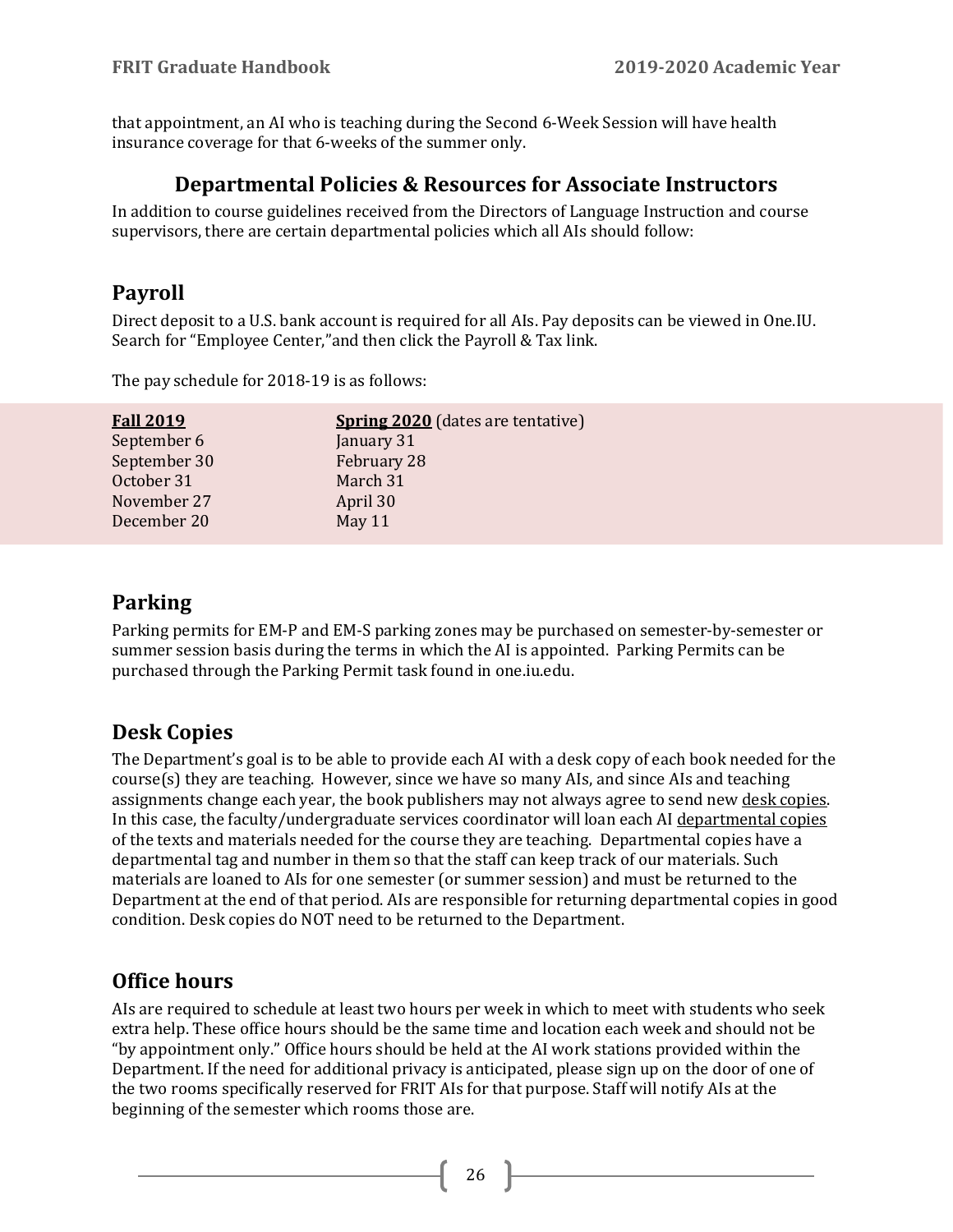#### <span id="page-26-0"></span>**FERPA**

FERPA (Family Educational Rights and Privacy Act of 1974) is the federal law protecting the privacy of education records. All AIs must complete the on-line FERPA tutorial before their first semester of teaching at IU. The tutorial is located at [ferpa.iu.edu.](https://ferpa.iu.edu/?casticket=ST-73526-4dscid949SnpDj3OaK9Hcasprd05)

Due to FERPA regulations, do not leave graded work in mailboxes or other accessible areas for students to pick up. Please distribute the work in class or, if this is not possible, leave it with a staff member in FRIT who can distribute it when students present their IDs. Also, please take care not to leave materials with sensitive information, such as class rosters or gradebooks, unattended at the AI workstations or other public places.

If a student requests a letter of recommendation, grades and other academic records cannot be discussed unless the student gives specific written permission to do so. The student must indicate what may be disclosed and to whom. The Departmental Administrator has a form the student can fill out and sign, or an email message from the student's IU email account to the instructor is also sufficient. Instructors should keep such an email in their records for at least 1 year.

### <span id="page-26-1"></span>**Canvas & Tech Assistance**

Canvas is the course management system which assists faculty and students by providing course information and discussion opportunities on the Web. The system enables instructors to develop a website for each course being taught, within a set format.

We encourage instructors to explore the many features of Canvas a[t canvas.iu.edu.](http://canvas.iu.edu/) Training classes are available through the [Center for Innovative Teaching and Learning](https://citl.indiana.edu/events/) (CITL). For questions regarding this system, please do not hesitate to contact your course supervisor or Director of Language Instruction.

Teaching and Instructional Resources: [The Center for Language Technology](http://celt.indiana.edu/) (CeLT) is available for interactive language lab lessons. Students can also to check out and view DVDs for class from CeLT, and the Department has a DVD collection as well that is available for teaching and research purposes. In addition, CITL (see above) assists AIs in using Internet resources and other technology in their teaching.

Almost all IUB classrooms are equipped with the technology needed for teaching. If you need training in the use of this technology, or if you need technology not installed in your classroom, a request that equipment be delivered can be made by contacting UITS Classroom Technology [Services.](http://indiana.edu/%7Ects/)

### <span id="page-26-2"></span>**Prerequisites for Language Courses**

In order for a student to take a language course, they must have received a passing grade in the previous level of the language or must have tested into the course through the placement exam. In addition, the Department highly recommends that those students who received less than a C- in a language course not proceed to the next level in the language sequence.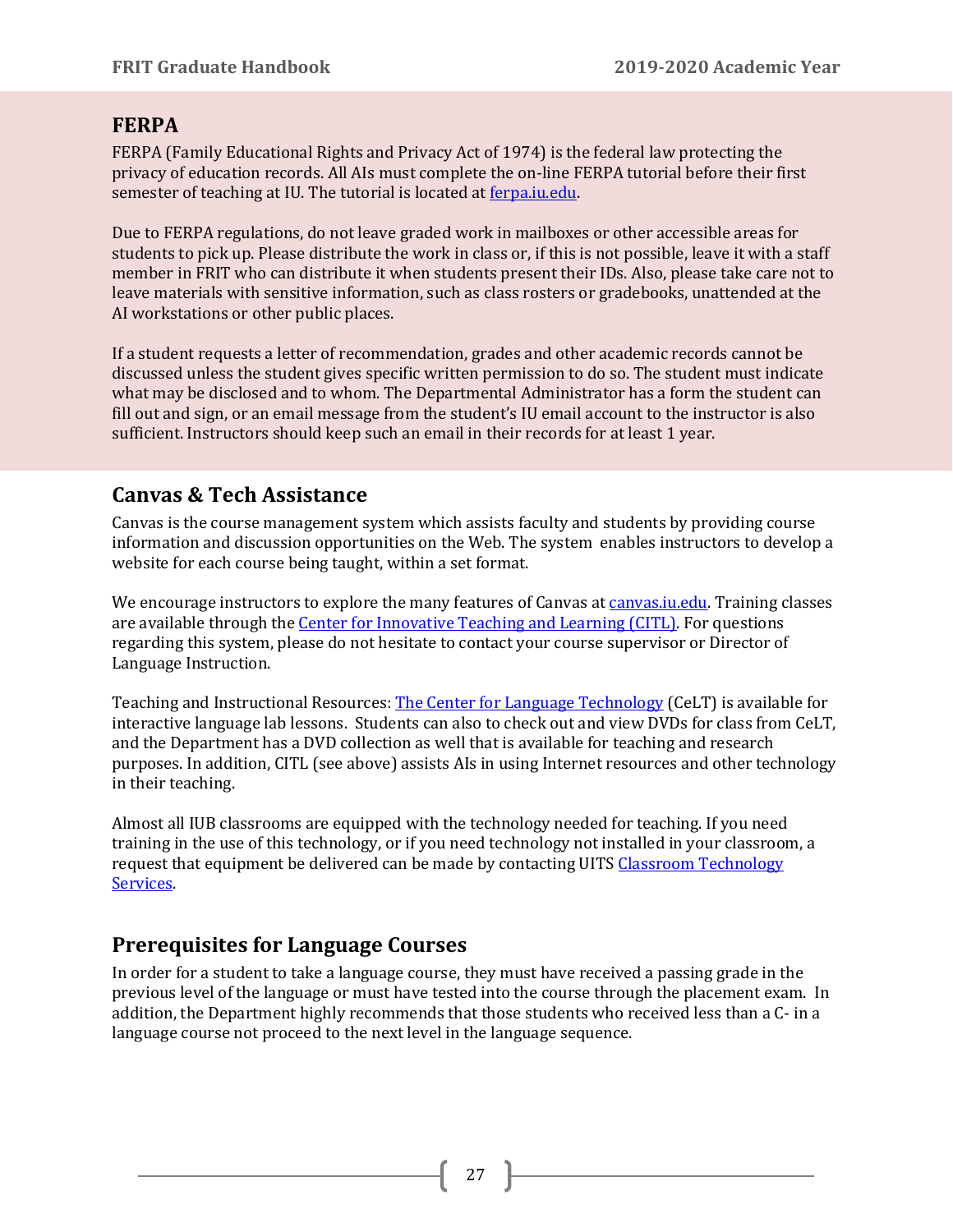# <span id="page-27-0"></span>**Auditing**

To audit a course means to pay only a small fee to attend the course meetings but not receive any formal evaluation of the course work. Auditing is not allowed in language courses unless special permission is obtained from the Chair. In upper-level literature, linguistics, or culture courses, auditing is allowed only with written permission of the instructor. Auditing requires enrollment and payment of the audit fee. See the Student Central Website for more information.

# <span id="page-27-1"></span>**Pass/Fail option**

Normally, language courses may not be taken Pass/Fail (P/F). Exception: students may take a language course P/F if they have completed their language requirement already in another language. (Required courses may not be taken P/F.) Graduate students who wish to take a course P/F/should check with their DGS. Undergraduate students must obtain permission from the appropriate Dean in their school (College of Arts & Sciences, Kelley School of Business, Jacobs School of Music, etc.) or from the University Division Records Office (for students who have not declared a major).

# <span id="page-27-2"></span>**Class Rosters**

AIs may electronically access the class roster for the class(es) they are teaching during the course of a semester or summer session, either through One.IU or Canvas on the web.

Option 1: In [One.IU,](file://bl-cito-fs.ads.iu.edu/files/collafs/FRIT/Graduate%20Studies/Guides%20&%20Manuals/Program%20Guides/2019-20/one.iu.edu) search for "Faculty Center" at the top of the page. In the Faculty Center, the classes you are teaching are automatically displayed; simply click on the class to see the desired roster.

Option 2: Go to [canvas.iu.edu](file://bl-cito-fs.ads.iu.edu/files/collafs/FRIT/Graduate%20Studies/Guides%20&%20Manuals/Program%20Guides/2019-20/canvas.iu.edu) and log in. The classes you are teaching should appear at the top of the screen. Select the class you want, and when it comes up, select "People" in the left column menu.

About a month into the semester, it will be time for Early Evaluation Grade Rosters and Student Performance Rosters. The Early Evaluation Rosters are required to be completed for University Division students and high school students only, whereas the Student Performance Rosters must be completed for all students. The former provides lower-level students with feedback prior to midterm, as instructors have to assign a tentative grade. The latter ("Performance Rosters") is a way to confirm who is really attending classes. Instructions will be sent by the Registrar's Office about completing these rosters online.

Finally, at the end of the semester, instructions will be sent on how to enter final grades either via One.IU or Canvas on the web. For additional information about final grade entry, visit the [Office of](https://registrar.indiana.edu/)  [the Registrar](https://registrar.indiana.edu/) website.

# <span id="page-27-3"></span>**Dropping and Adding Classes**

Undergraduate students who are not enrolled may ask to be allowed to add the class. During the first week of the semester, these students can add open classes using the web-based registration system. If the class is full, the student should place him or herself on the electronic waitlist. The waitlist runs for the last time on Thursday morning of the first week of classes.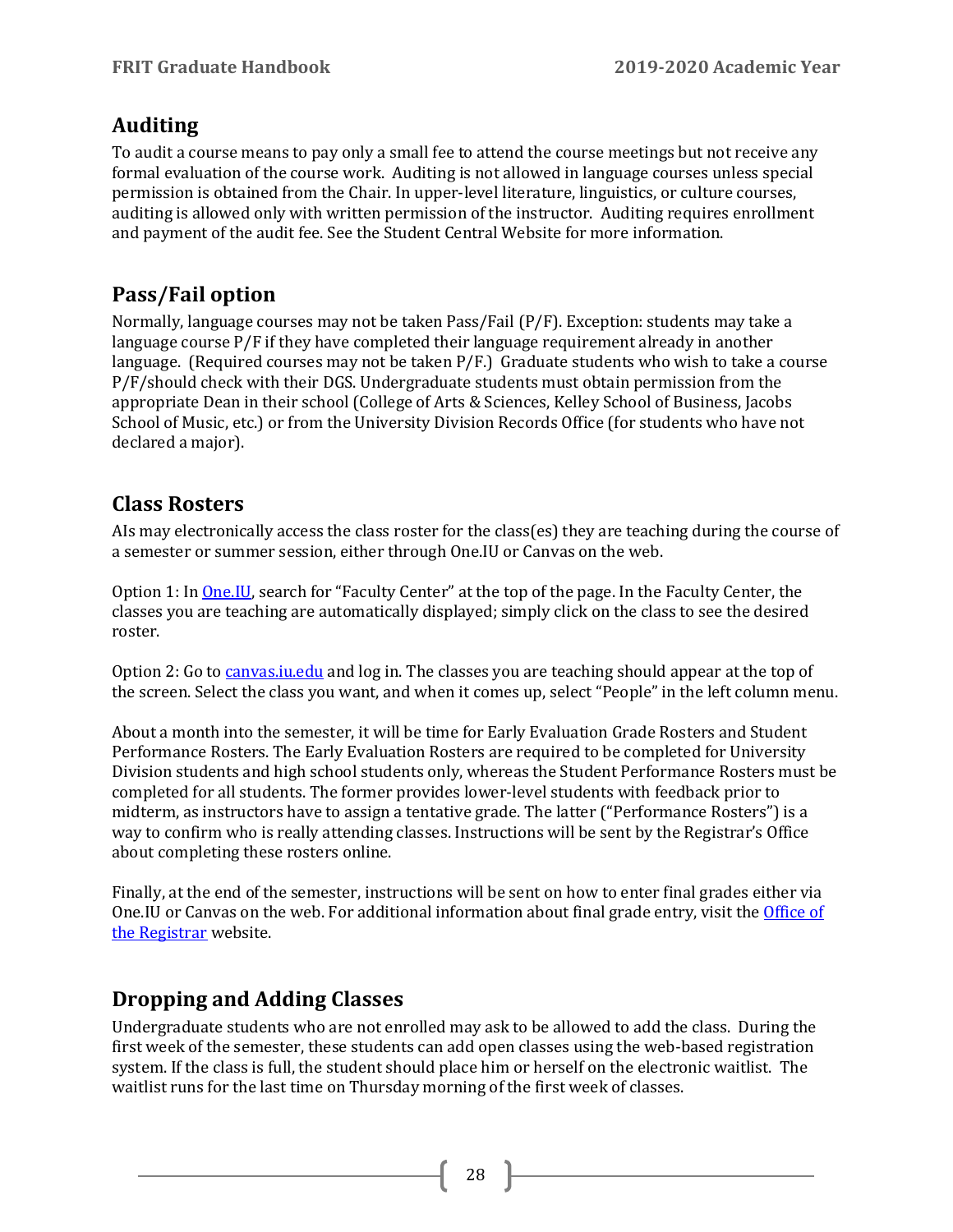After the first week of classes, students who want to add or drop a class should initiate an electronic document (edoc) in One.IU by searching for the "Late Drop/Add" function. The eDrop document is routed to the Department and to the dean's office of the student's school for approval, and then it goes to the Registrar's Office, where the schedule change is made. The eAdd document is routed first to the instructor for approval, and then it follows the routing chain above. Therefore, no student will be added to a class after the first week without instructor approval.

Any questions about class enrollment levels or the student schedule adjustment process should go to Isabel as Scheduling Officer.

Students may drop courses until the middle of the semester and receive an automatic W grade on their transcripts. Please confirm each semester's final drop date with the calendar of the [Student](https://studentcentral.indiana.edu/calendar/official-calendar/index.html)  [Central](https://studentcentral.indiana.edu/calendar/official-calendar/index.html) office. After that date, students must have special permission from their instructor and from the Dean of their school in order to drop the course with a grade of "W." If a student wishes to drop a course at a later date, a grade of "W" should only be granted in documented cases of prolonged illness or death in the family. You should discuss such cases with your course supervisor.

# <span id="page-28-0"></span>**Self-Service Copies & Scanning**

AIs have access to a multipurpose Ricoh machine, located on the third floor of GISB, which may be used to make copies or to scan documents to PDF. The machine should be used only for copies and scanning related to your studies as a graduate student and/or your work as an AI or research assistant. The machine is accessed by running your IU identification card through the attached card reader.

To scan, press the "scanner" button on the left, and then select "manual entry" to enter your IU username to receive the scan (the full email address is not required for IU email addresses). After scanning the document, it will be sent via email as a PDF. Please note, scanning more than 15 or so pages will result in a document size too large to be sent and the scan will be lost. You should break up larger documents into several parts to scan separately. The machine remembers the last 10 email addresses to which a scanned document was sent, so if you scan frequently, you may not have to hit "manual entry," but instead find your email address in the "recent" list.

The Ricoh can also act as a printer, and it should come up as an option on all the graduate student work station computers in the FRIT wing. You have to actually go to the Ricoh machine and swipe your ID card to "release" the print job. Print jobs can be released at any Ricoh machine in the building. The use of the Ricoh machines in our building will not subtract funds from your printing allotment as an IU student.

#### **Print Jobs of Significant Size**

Any print jobs that are more than a few pages should be sent to the Ricoh machine rather than the two smaller printers in the communal area. The Ricoh is more efficient in its use of toner and has more options such as color printing, sorting, and stapling

# <span id="page-28-1"></span>**Duplicating by Staff**

Staff duplicating for Associate Instructors is limited to the duplication of course exams and course quizzes. Duplication of extra quizzes, handouts, or assignments for individual classes is the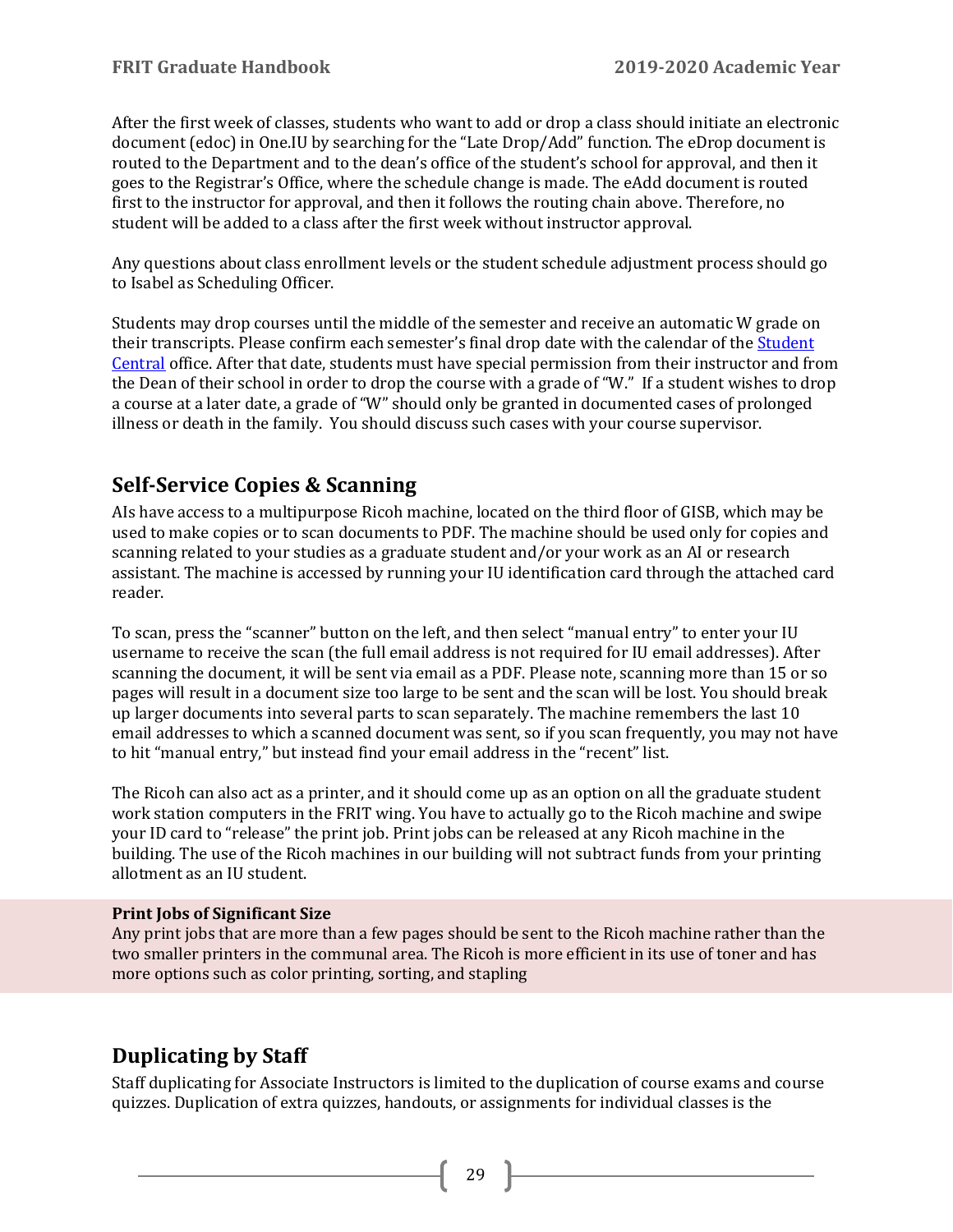responsibility of the AI. For single-class language courses, exceptions may be made, and supplemental materials may be duplicated by the staff. Any material to be duplicated by the office staff must be submitted at least 3 business days prior to the date the material is needed.

Documents for staff to duplicate for your students should be uploaded to IU Box. Course supervisors and instructors teaching single-section courses will be automatically given access to a folder in their name in IU Box. Instructions:

- 1. Go to box.ju.edu and log in with your IU username and passphrase
- 2. Click on "Your Name-FRIT Workbox"
- 3. Click on the upload button in the upper right to upload your file
- 4. Put your cursor on the line with the file name. On the right end of this line, a box called "Share" will appear – click on this.
- 5. In the next dialogue box, click to enable the shared link
- 6. Click the icon that looks like an envelope next to the link
- 7. Enter two email addresses": [fritdept@indiana.edu](mailto:fritdept@indiana.edu) and [fritgs@indiana.edu](mailto:fritgs@indiana.edu) (Please use BOTH)
- 8. Type in your instructions in the "message" section:
	- Course
	- Number of copies (for large courses, you can just say "one per student")
	- Whether it should be back to back or single-sided
	- Whether you need it in color
	- Date and time due
	- Any other special instructions
- 9. Click Send
- 10. You'll get a pop-up message confirming that you sent the email.

# <span id="page-29-0"></span>**Exam Copies & Final Exams**

Duplicated exams for AIs are filed according to instructor, course, and class number in a locker designated at the beginning of the academic year. The code to this locker will be emailed to all AIs at the beginning of the year. Enter the code once to open the locker; no code is required to lock it. AIs are to pick up their exam copies from this locker before the class time(s) when they are to administer the exam, allowing themselves extra time in case of locker problems.

Do not share this locker combination with anyone who is not a FRIT instructor.

Additionally, the most recent set of graded final exams for AI-taught courses, which are filed by AIs at the end of each semester (or summer session) are located in a filing cabinet behind the staff workstations. We keep these on file for one year in case students want to contest a grade. Students can view their exams by presenting a photo ID to a FRIT staff member, but they cannot take the exams out of the FRIT staff area.

# <span id="page-29-1"></span>**Course Evaluations**

Course evaluations take place at the end of each semester, during the last week of classes. A notice will be sent via email to all students to fill out the evaluations via the OCQ system online (Online Course Questionnaire). Be sure to remind and encourage your students to complete the OCQ forms. It's very important that a high percentage of students complete the forms for the results to be meaningful. A few weeks after grades are submitted, a link to the evaluation results will be emailed

30 }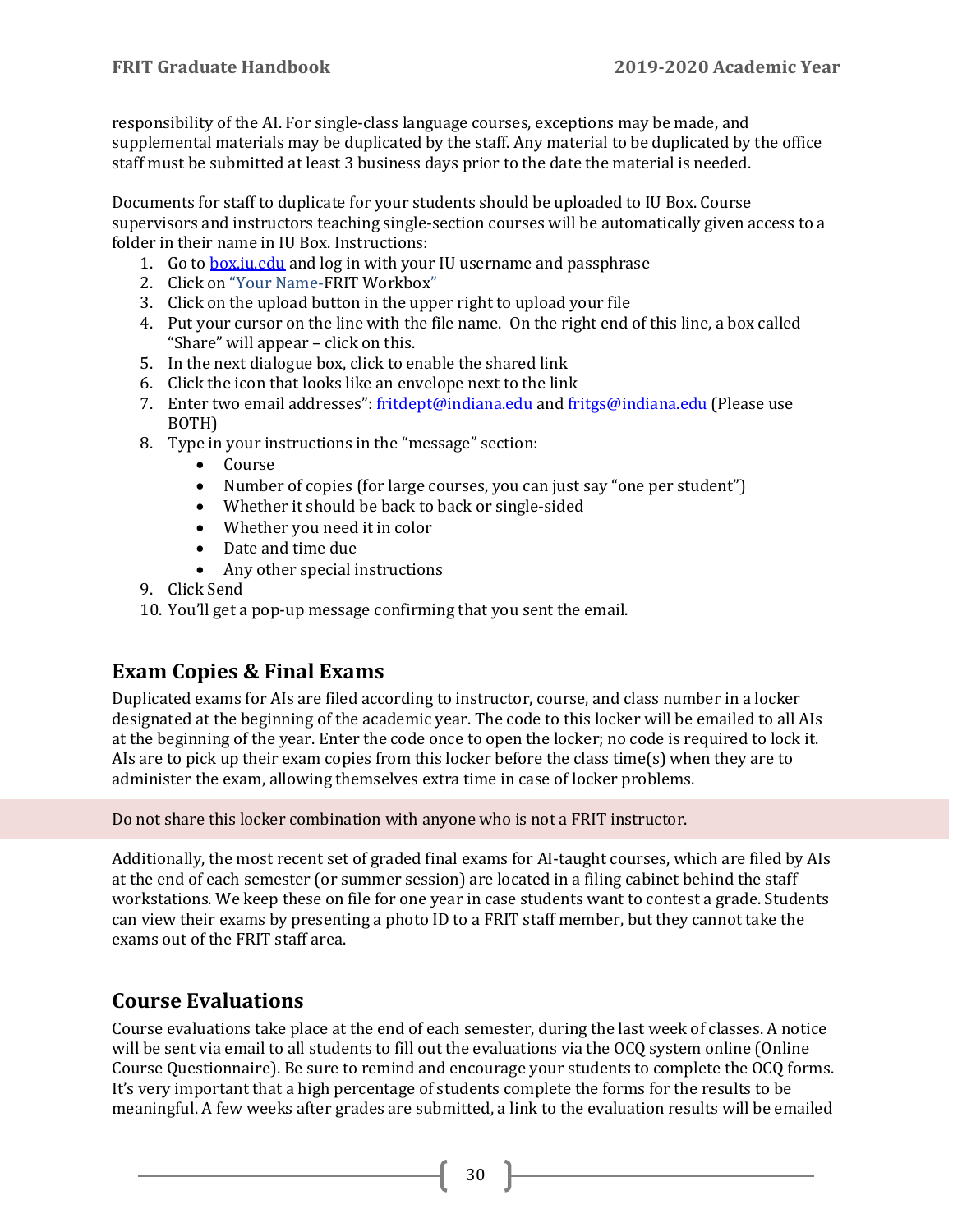to the instructor. Course evaluations are kept on file electronically and are accessible to the Director of Language Instruction. After an AI graduates from IU and loses access to IU computing accounts, pdf files of the evaluations can be obtained by emailing the Department Administrator.

# <span id="page-30-0"></span>**Incompletes**

*This section discusses awarding of Incompletes by AIs for students in their undergraduate language classes. For discussion of Incompletes that may be awarded by professors to graduate students, please see the appropriate section under Academic Policies & Procedures, above.*

Grades of "Incomplete" are only given in language courses for documented cases of severe illness or death in the family that prevent the student from completing the course. In addition, the student must have a substantial portion of the course work completed and the work to date must be of passing quality. If a student's situation may merit an incomplete, the situation must be discussed with the course supervisor.

If it is decided that the student will be granted an Incomplete, please report the details to the FRIT staff in order to register the Incomplete in the Department's database. This serves as a reference for the Department and specifies what work must be done to fulfill the Incomplete, and what the deadline is for completion. After reporting the Incomplete to staff, simply enter an "I" on the grade roster.

To remove an Incomplete grade after a student has finished the work and to replace it with a letter grade, instructors should submit the change electronically. The electronic submission is the same as the eGrade Change system described below. Sometimes a student must sit in on part or all of the course again in order to fulfill the incomplete. In that case, the student's second instructor for the course grades the student's work and then tells the original instructor what the final grade should be. The original instructor then submits the change of grade. Such arrangements should be made only after consulting the Director of Language Instruction.

# <span id="page-30-1"></span>**Grade Changes**

If a student's grade needs to be changed after the final grade roster has been posted, this can be done electronically via the eGrade Change application. Log into One.IU and search for the "Faculty eGrade Change" function. Be sure to explain why the grade change was justified, and then the Chair or their delegate reviews the form before approving it.

# <span id="page-30-2"></span>**Grade books**

AIs must keep track of grades and attendance electronically and/or in a paper grade book. AIs must file their grade books (booklet or computer printout) with the staff at the end of each semester but may retrieve the booklets to use again at the beginning of the next semester if there is room remaining in the paper booklet. It is important that faculty supervisors and the Chair have access to grade books while instructors are out of town, so please DO NOT take grade books out of FRIT after the grading semester unless using it to mark down grades on this campus. Paper grade books are available for free from the Department.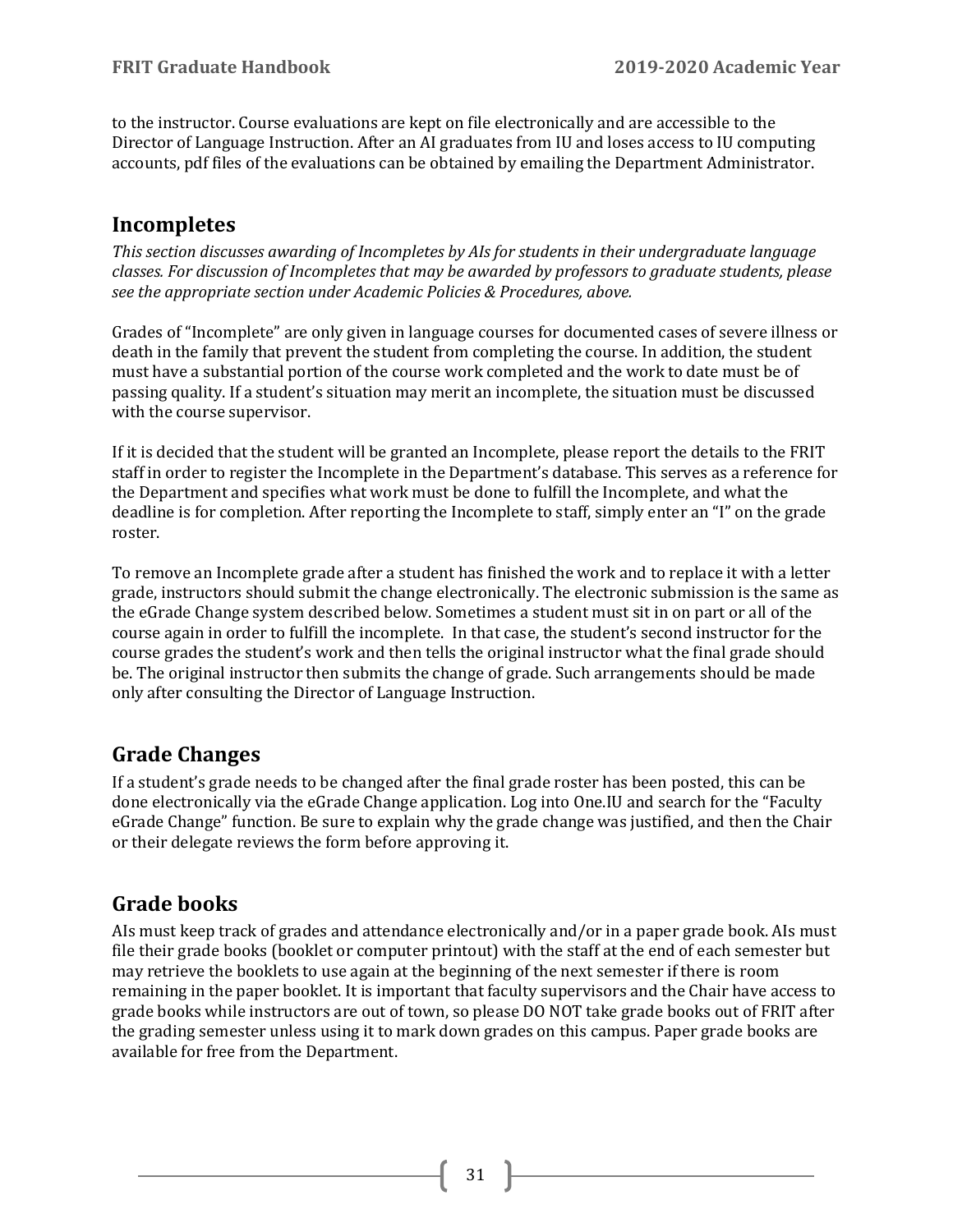# <span id="page-31-0"></span>**Emergency Procedures**

Associate Instructors are responsible for the following actions in case an emergency occurs during the class they are teaching.

- In case of fire, the fire alarm will sound. Lead students out the nearest exit and away from the building. Do not use elevators. If you are in GISB, you (and your students, if you are teaching) should gather on the main steps of the Wells Library. This is the gathering space for FRIT where we can confer together on next steps.
- In case of tornado, the local tornado siren will sound. Lead students into an enclosed area, away from windows and doors. Again, do not use elevators. Safe spaces on our floor of GISB are the restrooms, the mail room (3151), and the labs (3124 and 3129).

All graduate students should follow the same procedures themselves when not in class.

In case an instructor has a disabled student in their class, the AI is to assist that student as best they can, or ask a reliable fellow student to assist them. In case of fire on a floor without an accessible exit, a physically disabled student may only be left in a stairwell or hallway if helping the person all the way outside is impossible. Then emergency personnel should be informed of the person's location as soon as possible in order to fully evacuate them.

# **Opportunities for Further Involvement**

<span id="page-31-1"></span>[Graduate and Professional Student Government:](http://www.indiana.edu/%7Egpso/) GPSG is a campus-wide body which speaks for graduate student interests on various university committees, provides graduate student grants, and sponsors social gatherings at various times during the academic year.

Within the Department there is also an active Graduate Student Organization, which lobbies for graduate students' interests within FRIT. The departmental GSO organizes a biennial colloquium which gives graduate students the opportunity to share their research and learn from guest speakers. The next colloquium will be in Spring 20121. Students can get involved in the GSO by becoming a GSO representative and/or attending GSO meetings. One GSO representative each from the French Linguistics, French/Francophone Studies, and Italian graduate programs serve as liaisons to the faculty and attend the non-reserved portion of faculty meetings. Watch for more information via email.

#### **Student-Faculty Forum (SFF)**

The departmental Student-Faculty Forum meets throughout the semester to give students and faculty the opportunity to present their research for discussion in an informal setting. This series provides graduate students with an opportunity to practice presenting their research and receiving feedback, and allows them to hear about current research conducted by their professors and colleagues. Questions about SFF should be addressed to Professor Liz Hebbard, who is the program, facilitator.

**[French Club](https://frit.indiana.edu/undergraduate/student-experience/french-club.html)** & **[Circolo Italiano](https://frit.indiana.edu/undergraduate/student-experience/italian-club.html)**: In each of these clubs, students interested in the language and culture get together regularly during the academic year for conversation, music, games, and refreshments. Additionally, each club hosts film nights and parties for special events, such as Mardi Gras. Events and activities are open to grads, undergrads, faculty, and members of the Bloomington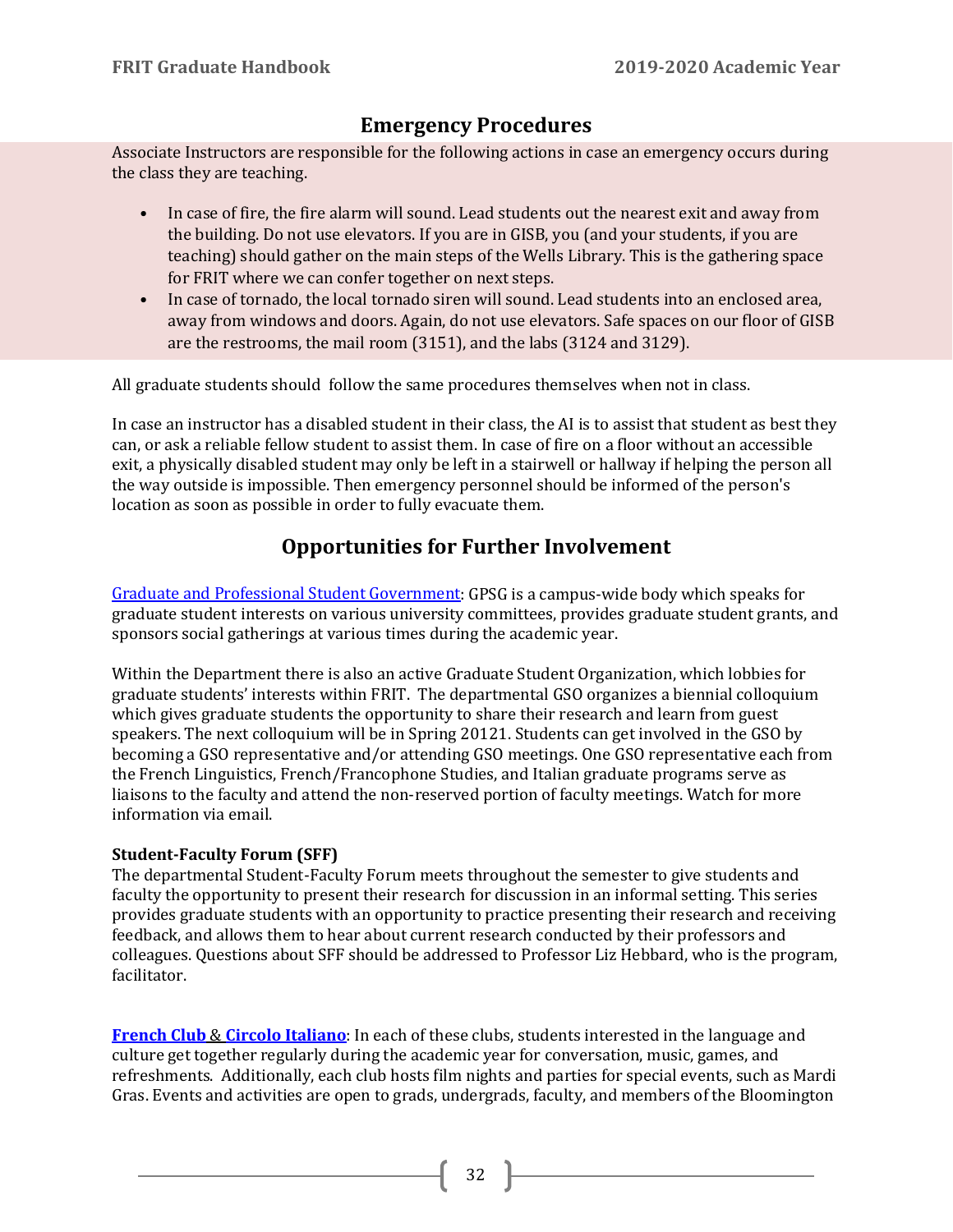community. The success of these clubs and associated events depends on IU student (both graduate and undergraduate) involvement.

Social Media: The Department of French and Italian, the Italian language program, and the French Club all have a social media presence.

Facebook: [IU Department of French and Italian](https://www.facebook.com/FRITIU/) [French Club,](https://www.facebook.com/IUFrenchClub/) Indiana University [Italian Program at Indiana University](https://www.facebook.com/italianprogramIU/)

Twitter: The French Program @IUFrench The Italian Program @IU\_Italian

Instagram: Circolo Italiano @italianatiu French Club @iufrenchclub

If you want to help tweet or update posts to the French or Italian program Facebook pages, please contact the relevant Director of Language Instruction.

# **Important Resources and Contact Information**

### <span id="page-32-1"></span><span id="page-32-0"></span>**Departmental Contacts**

<span id="page-32-2"></span>

| <b>FRIT Office:</b>                                    |                  |
|--------------------------------------------------------|------------------|
| Massimo Scalabrini, Chair (Fall 2019)                  | 855-8044         |
| mscalabr@indiana.edu                                   |                  |
| Oana Panaïté, Chair (Spring 2020)                      | 855-8044         |
| Isabel Piedmont-Smith, Departmental Administrator      | 855-5458         |
| ipiedmon@indiana.edu                                   |                  |
| Lauren Anderson, Graduate Student Services Coordinator | 855-1088         |
| fritgs@indiana.edu                                     |                  |
| Lisa Huffman, Faculty/Undergrad Services Coordinator   | 855-1952         |
| fritdept@indiana.edu                                   |                  |
| <b>FRIT FAX</b>                                        | 855-8877         |
| FRIT website                                           | frit.indiana.edu |
| <b>FRIT Directors of Graduate Studies:</b>             |                  |
|                                                        |                  |
| Prof. Marco Arnaudo, Italian                           | 855-1088         |
|                                                        |                  |
| Prof. Kevin Rottet, French Ling. and MAFI              | 855-6164         |
| Prof. Alison Calhoun, French/Francophone Studies       | 856-6731         |
|                                                        |                  |
| <b>Teaching Resources</b>                              |                  |
| Classroom Technology Services (via UITS)               | 855-8765         |
|                                                        |                  |